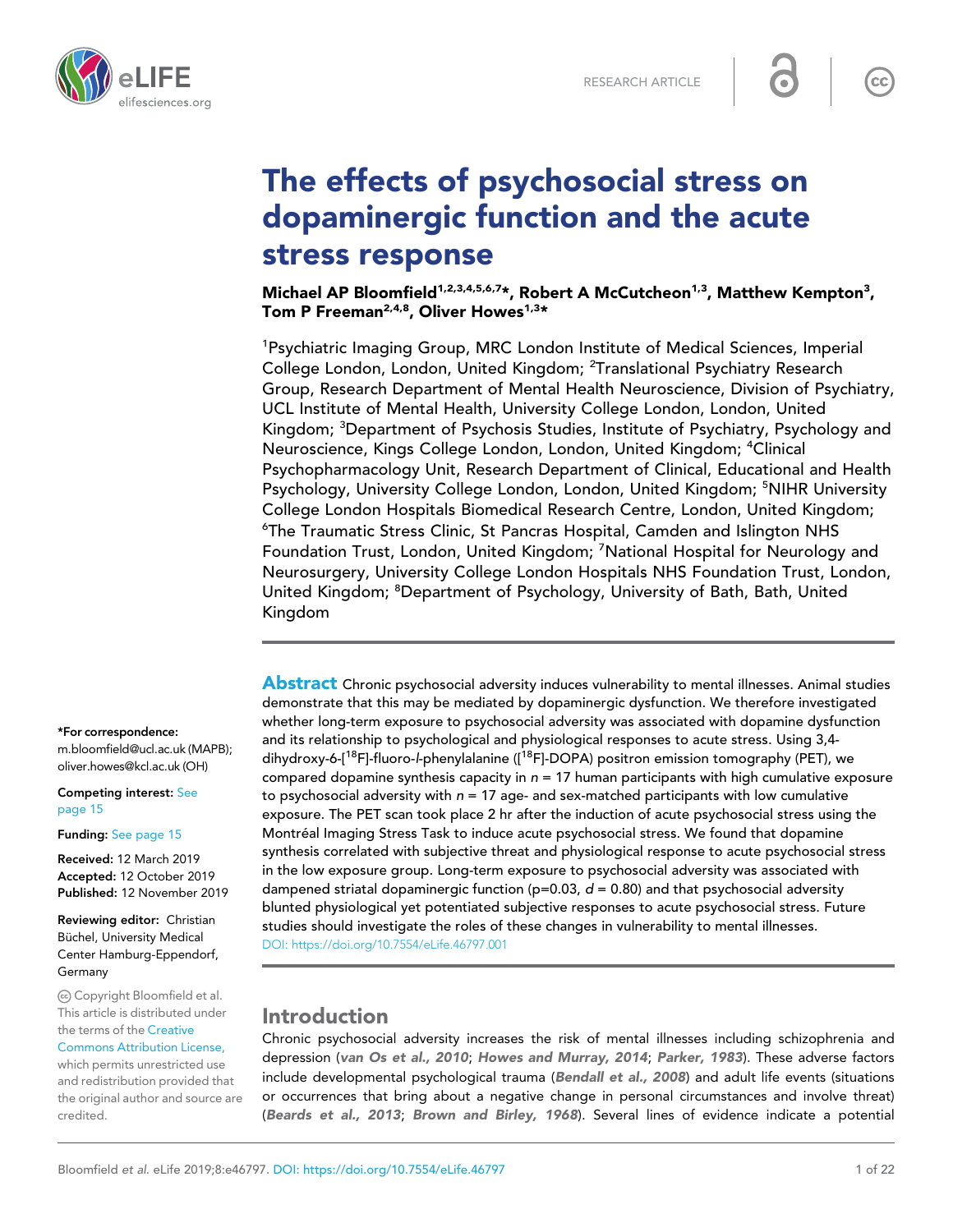causative component to these relationships as these risk exposures demonstrate dose-response relationships ([Janssen et al., 2004](#page-17-0); [Morgan and Fisher, 2007](#page-19-0); [Pedersen and Mortensen, 2001](#page-19-0)). Reverse causality in the form of recall bias does not appear to be driving these associations ([Cutajar et al., 2010](#page-16-0)), and the cessation of stressor reduces the risk of illness ([Kelleher et al., 2013](#page-17-0)). However, we lack a precise mechanistic understanding of how exposure to these risk factors induces vulnerability to mental illness, and why these exposures all increase risk. Understanding this is important to identify targets for prevention and novel treatment. One common component underlying these factors is exposure to psychosocial stress ([Howes and Murray, 2014](#page-17-0)) via activation of the hypothalamic-pituitary-adrenal (HPA) axis and the sympathetic nervous system as part of the normal biological stress response ([Taylor, 2010](#page-20-0)).

The striatum is functionally connected to the threat detection system ([Haber, 2014](#page-17-0)). Animal research has demonstrated that acute stressors including aversive stimuli induce a pronounced activation of the dopamine system in terms of dopamine neuron population activity (i.e. the numbers of neurons firing) and with regard to amphetamine-induced behaviours ([Valenti et al., 2011](#page-20-0)). Longlasting changes in dopamine function occur after single stress exposures, including altered respon-sivity to future stimulation ([Holly and Miczek, 2016](#page-17-0)) in a manner similar to that induced by drugs of abuse ([Saal et al., 2003](#page-19-0)) and such that stress plays a powerful role in the initiation, escalation, and relapse to drug abuse via dopaminergic mechanisms ([Koob and Volkow, 2016](#page-17-0)).

In humans, childhood sexual abuse is associated with elevated urinary dopamine metabolites in childhood ([De Bellis et al., 1994](#page-16-0)) and acute psychosocial stressors induce greater dopamine release in people with low self-reported maternal care ([Pruessner et al., 2004](#page-19-0)). Stress-induced elevations in cortisol levels have been directly correlated with amphetamine-induced dopamine release ([Wand et al., 2007](#page-20-0)) on the one hand, while corticotrophin-releasing hormone administration results in dopamine release on the other ([Payer et al., 2017](#page-19-0)). In terms of long-term exposure, using fMRI in humans, there is evidence that institutional neglect is associated with reduced striatal reward func-tion, which is mediated by the dopamine system ([Mehta et al., 2010](#page-18-0)), and similar findings have been observed in prospective cohorts following childhood adversity ([Dillon et al., 2009](#page-16-0)) suggestive of a possible causal relationship between childhood adversity and alterations of the dopamine system. Furthermore, maltreatment-associated reduced striatal function is associated with adverse outcomes including disrupted attachment ([Takiguchi et al., 2015](#page-20-0)) and depression ([Hanson et al.,](#page-17-0) [2015](#page-17-0)). One study ([Oswald et al., 2014](#page-19-0)) found positive associations between childhood trauma and amphetamine-induced dopamine release, which may be due to the phenomenon of cross-sensitization. Furthermore, within people who are at ultra-high clinical risk of psychosis raised dopamine synthesis capacity has been reported in those patients with high levels of childhood adversity ([Egerton et al., 2016](#page-16-0)). In light of these findings, we wanted to examine the relationships between the autonomic, endocrine and subjective threat responses to an acute psychosocial stressor and dopaminergic function.

The relationships between neurobiological pathways and stress-induced physiological and subjective responses have yet to be fully elucidated in humans. Studies of psychosocial stressors and dopamine function have typically investigated risk factors in isolation, despite the fact that the risk factors cluster together and may share common underlying mechanisms ([Hjern et al., 2004](#page-17-0); [Morgan and](#page-19-0) [Fisher, 2007](#page-19-0); [Wicks et al., 2005](#page-21-0)). Since associations between one exposure and outcomes remain after controlling for the other exposures (Schäfer and Fisher, 2011), it is likely that additive effects and/or synergistic effects operate between risk factors ([Morgan et al., 2014](#page-19-0); [Guloksuz et al., 2015](#page-17-0); [Lataster et al., 2012](#page-18-0); [Morgan et al., 2008](#page-19-0); Schäfer and Fisher, 2011). Furthermore, there is evidence that childhood trauma increases risk of psychopathology in response to adult stressors ([McLaughlin et al., 2010](#page-18-0)). It is also likely that ethnic minority status can increase the risk of psychopathology through social isolation, experiences of discrimination, victimisation and social defeat, which are all considered stressors ([Morgan et al., 2010](#page-19-0); Bécares et al., 2009; [Cooper et al., 2008](#page-16-0); [Cooper et al., 2017](#page-16-0); [Selten and Cantor-Graae, 2005](#page-20-0); [Selten et al., 2012](#page-20-0); [Sharpley et al., 2001](#page-20-0); [Tidey and Miczek, 1996](#page-20-0)). Cognitive models propose that minority status is associated with greater levels of social threat ([Combs et al., 2002](#page-16-0); [Morgan and Fisher, 2007](#page-19-0)). Indeed we have found evidence that black minority ethnic status is associated with greater amygdalar activation to out-group (i.e. white faces) than vice versa, neurobiological correlates of these theories/findings ([McCutcheon et al., 2018](#page-18-0)) ([McCutcheon et al., 2018](#page-18-0)). Taken with findings that experiences of rac-ism are correlated with amygdala activation to white faces in black individuals ([Greer et al., 2012](#page-17-0)),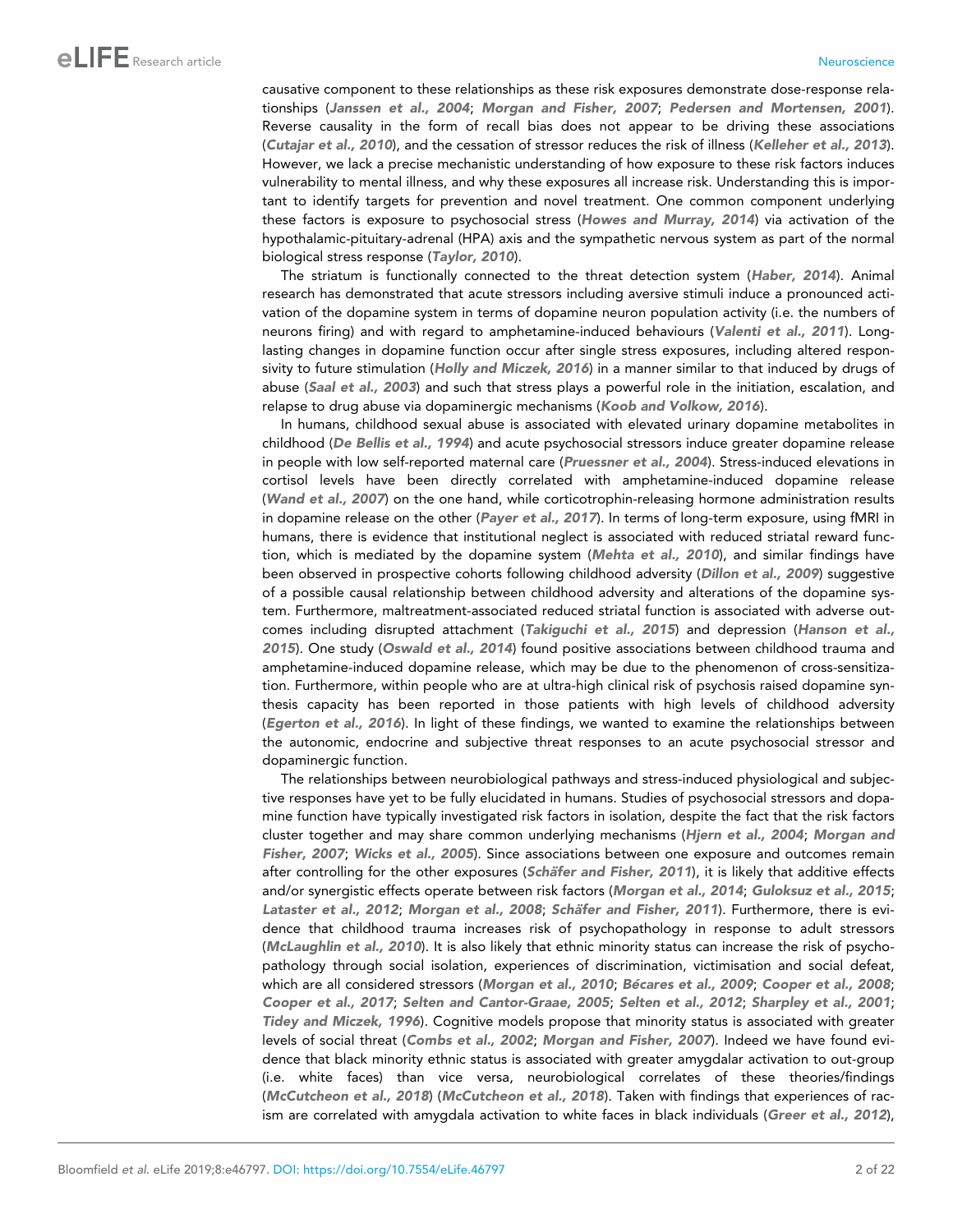this suggests that ethnic minority status is associated with functional alterations in the brain circuits involved in threat processing. As minority ethnicity status has been found to be a chronic stressor and increase the risk of mental illness via chronic stress rather than a genetic component ([Akdeniz et al., 2014](#page-15-0)), we included minority ethnic status as a stressor. The combined effect of the risk factors on dopamine function in humans is unknown. Furthermore, previous studies ([Egerton et al., 2016](#page-16-0); [Oswald et al., 2014](#page-19-0); [Pruessner et al., 2004](#page-19-0)) in humans have investigated childhood factors alone. Given animal evidence that exposure to mild stressors potentiate dopaminergic activity whilst severe chronic stressors is associated with dopaminergic blunting ([Holly and](#page-17-0) [Miczek, 2016](#page-17-0)), a key outstanding question remains - what is the effect of chronic adversity, across both child and adult stages of life, on dopaminergic function? We therefore aimed to investigate the effects of exposures to multiple psychosocial risk factors for psychosis on dopaminergic function and the acute stress response. Given the findings of dopaminergic dysfunction associated with childhood maltreatment presented above, we hypothesised that healthy humans with a high cumulative exposure to psychosocial stressors would have altered striatal dopamine synthesis, compared to humans with a low exposure. We also sought examine the relationship between dopaminergic function and the subjective threat and physiological responses to acute psychosocial stress using the Montréal Imaging Stress Task (MIST), a validated stress task involving mental arithmetic under negative social appraisal ([Dedovic et al., 2005](#page-16-0); [Lederbogen et al., 2011](#page-18-0)). We sought to measure salivary  $\alpha$ -amylase, secreted from the parotid gland in response to adrenergic activity and a marker of stressinduced adrenergic activity ([van Stegeren et al., 2006](#page-20-0)) which is associated with a faster increase during psychosocial stress than salivary cortisol ([Maruyama et al., 2012](#page-18-0)), and mean arterial pressure (MAP), the product of cardiac output and total peripheral resistance, reflecting organ perfusion and providing a physiological measure of sympathetic activation.

## Results

#### Participant characteristics and scan parameters

Seventeen HA participants were recruited to the study. All reported high levels of psychological stress exposure in childhood and adulthood ([Table 1](#page-3-0)). Seventeen LA participants were recruited and, as expected, had significantly lower levels of childhood and adult stressors than the HA group ([Table 1](#page-3-0)). Clinical rating scales are reported in [Table 1](#page-3-0). HA scored significantly higher than LA on subclinical measures of depressive symptoms (BDI), the degree to which previous stressors were having an impact on their lives in the week prior to scanning (BIE) and aberrant salience (ASI).

There was no significant group difference in the amount of radioactivity injected or specific activity ([Table 1](#page-3-0)). There was no significant difference in whole striatal or subdivision volumes between the groups ([Table 1](#page-3-0)).

### Striatal dopaminergic function

*Ki cer* was significantly reduced in HA relative to LA in the whole striatum (*t<sup>32</sup>* = 2.27, p=0.03; [Fig](#page-4-0)[ure 1](#page-4-0)). Secondary analysis in each striatal subdivision showed that this reduction reached significance in the limbic and associative subdivisions ([Table 2](#page-5-0)).

As the amount of smoking differed in the groups and heavy smoking can influence dopamine function ([Bloomfield et al., 2014](#page-15-0); [Salokangas et al., 2000](#page-19-0)), we performed an ANCOVA to examine whether smoking was influencing our findings. When co-varying for amount of current cigarette use, the group difference remained significant in the limbic striatum only ( $F_{1,30}$  = 5.2, p=0.029,  $\eta^2$ p=0.15).

### Psychosocial stress-induced effects

There were no differences between the groups on subjective or biological measures of stress response at baseline ([Table 3](#page-5-0)) apart from a statistical trend ( $p=0.07$ ,  $d=0.67$ ) towards greater amylase concentrations in the HA group compared to the LA group. Response to psychosocial stress is shown in [Table 4](#page-6-0) and [Figure 2](#page-7-0). The HA group showed a heightened subjective response to psychosocial stress evidenced by Threatened (p=0.04, *d* = 0.86) compared to the LA group. By contrast, the HA showed a blunted physiological response to psychosocial stress, as evidenced by an attenuated increase in mean arterial blood pressure (MAP), p=0.03, *d* = 0.81 and trend for a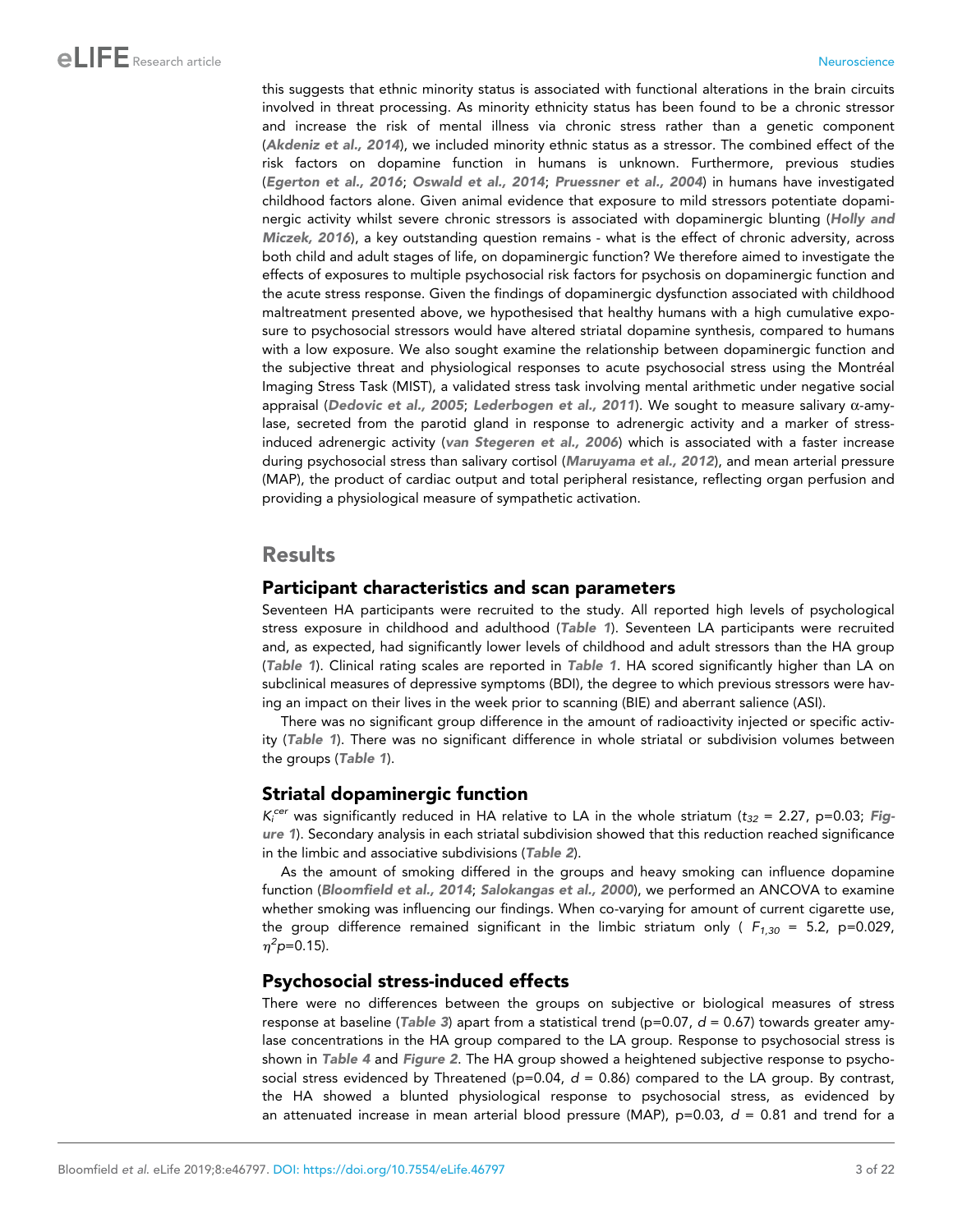#### <span id="page-3-0"></span>Table 1. Sample characteristics and scan parameters

| Sample characteristic                                                                                                                                                   | $LA (= 17)$                  |                         | $HA (= 17)$                   |                          | $p^{\rm a}$ |
|-------------------------------------------------------------------------------------------------------------------------------------------------------------------------|------------------------------|-------------------------|-------------------------------|--------------------------|-------------|
| Age, years [mean(SD)]                                                                                                                                                   | 27.6                         | (7.8)                   | 29.2                          | (7.2)                    | 0.54        |
| Sex, n                                                                                                                                                                  |                              | nine female, eight male |                               | eight female, nine male  | 1.00        |
| Ethnicity, n                                                                                                                                                            | 17 WB                        |                         | OE, 1 WB                      | 4 BA, 1BB, 4 BC, 6 ME, 1 | < 0.001     |
| Childhood Adversity                                                                                                                                                     |                              |                         |                               |                          |             |
| CTQ [mean(SD)]                                                                                                                                                          | 3.8                          | (5.2)                   | 15.3                          | (16.1)                   | 0.01        |
| Parental loss (parental<br>separation with loss of<br>parental contact and/or<br>death and/or going into<br>foster care and/or<br>being adopted) during<br>childhood, n | $\mathbf 0$                  |                         | 13                            |                          | < 0.001     |
| Childhood sexual abuse                                                                                                                                                  | 0                            |                         | 6                             |                          | 0.02        |
| <b>Adult Adversity</b>                                                                                                                                                  |                              |                         |                               |                          |             |
| Number of adverse life<br>events over last 6 months<br>[mean(SD)]                                                                                                       | 0.5(0.9)                     |                         | 2.6(1.9)                      |                          | 0.001       |
| Life events score over<br>last 6 months<br>[mean(SD)]                                                                                                                   | 15.1 (37.0)                  |                         | 72.3 (55.7)                   |                          | < 0.01      |
| Clinical Scores                                                                                                                                                         |                              |                         |                               |                          |             |
| BDI [mean(SD)]                                                                                                                                                          | 2.7(3.8)                     |                         | 6.5(5.6)                      |                          | 0.03        |
| BAI [mean(SD)]                                                                                                                                                          | 4.8(6.7)                     |                         | 9.7(10.2)                     |                          | 0.11        |
| IES-6 [mean(SD)]                                                                                                                                                        | 1.7(2.3)                     |                         | 7.7 (7.6)                     |                          | 0.01        |
| O-LIFE [mean(SD)]                                                                                                                                                       | 7.2(6.5)                     |                         | 13.1(9.5)                     |                          | 0.07        |
| ASI [mean(SD)]                                                                                                                                                          | 5.7(5.8)                     |                         | 11.6 (7.5)                    |                          | 0.02        |
| Current Drug Use <sup>c,d</sup>                                                                                                                                         |                              |                         |                               |                          |             |
| Tobacco cigarette smokers<br>in last 3 months $(n)$                                                                                                                     | three user, 14 non-<br>users |                         |                               | four users, 13 non-users | 1.00        |
| Tobacco use in whole<br>sample (cigarettes/day)<br>[mean(SD)]                                                                                                           | .4                           | (1.5)                   | 1.7                           | (3.6)                    | 0.19        |
| Alcohol use in<br>last 3 months (n)                                                                                                                                     |                              | 15 users, two non-users | 14 users, three non-<br>users |                          | 1.00        |
| Alcohol use (UK alcohol<br>units/week) [mean(SD)]                                                                                                                       | 10.2                         | (9.0)                   | 7.0                           | (8.9)                    | 0.30        |
| Scan parameter                                                                                                                                                          |                              |                         |                               |                          |             |
| Injected dose<br>(MBq) [mean(SD)]                                                                                                                                       | 143.4                        | (7.7)                   | 142.9                         | (7.7)                    | 0.85        |
| Specific activity<br>(MBq/umol) [mean(SD)]                                                                                                                              | 35.3                         | (6.7)                   | 41.4                          | (15.4)                   | 0.14        |
| Whole striatal volume<br>$(mm3)$ [mean(SD)]                                                                                                                             | 16,842                       | (5094)                  | 15,741                        | (4,601)                  | 0.54        |
| Associative striatal volume<br>$(mm3)$ [mean(SD)]                                                                                                                       | 10,460                       | (3202)                  | 9771                          | (2885)                   | 0.54        |
| Limbic striatal volume<br>$(mm3)$ [mean(SD)]                                                                                                                            | 2005                         | (610)                   | 1897                          | (547)                    | 0.61        |
| Sensorimotor striatal<br>volume (mm <sup>3</sup> ) [mean(SD)]                                                                                                           | 4375                         | (1314)                  | 4072                          | (1189)                   | 0.51        |

Abbreviations: ASI, Aberrant Salience Inventory; BA, black African; BAI; Beck Anxiety Inventory; BB, black British; BC, black Caribbean; BDI, Beck Depression Inventory; CTQ, Childhood Trauma Questionnaire; IES-6, Brief Impact of Events Scale;, mixed ethnicity; OE, other ethnicity; O-LIFE, Oxford-Liverpool Inventory of Feelings and Experiences; SEAT, Social Environment Assessment Tool; WB, White British.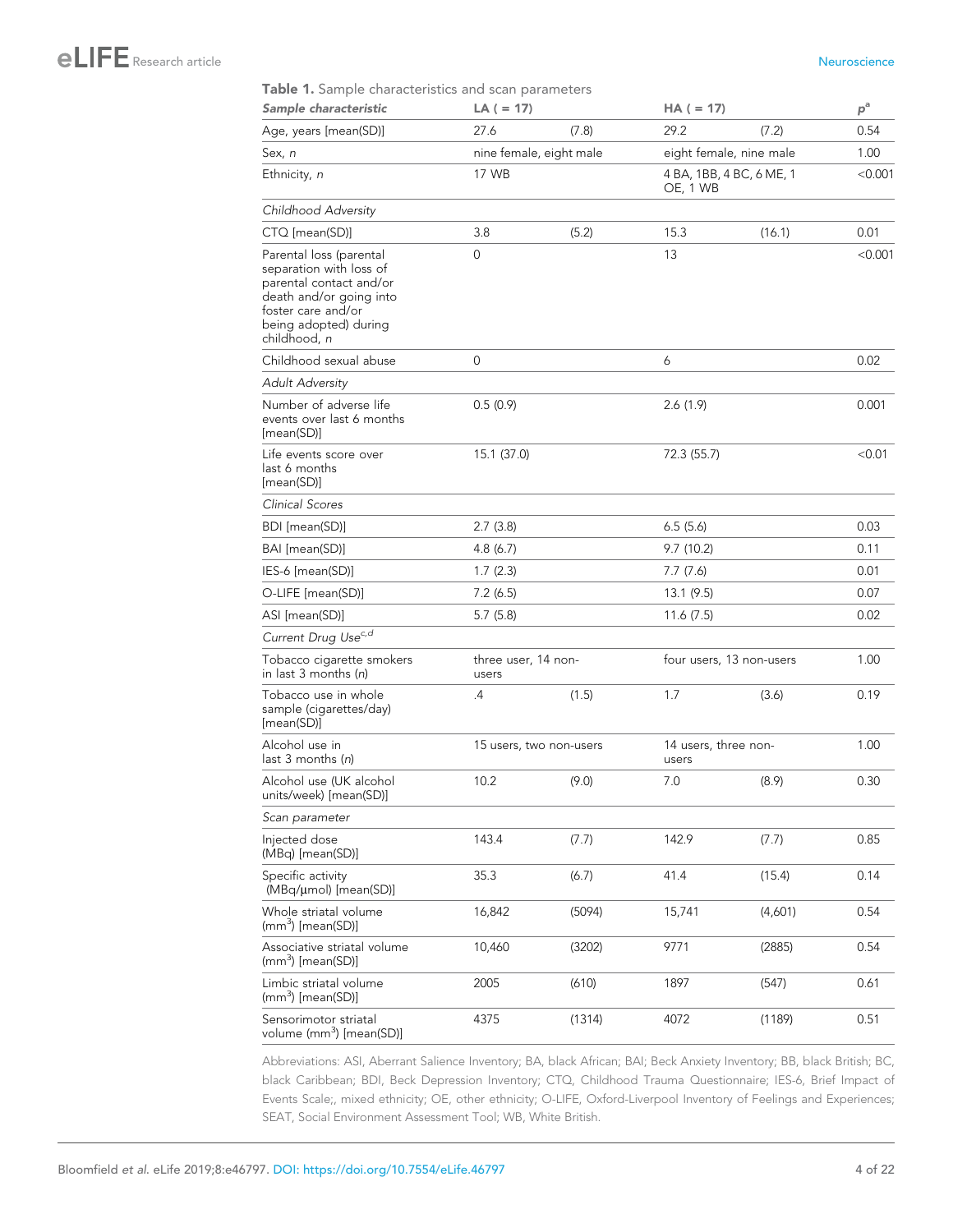<span id="page-4-0"></span><sup>a</sup> Independent-samples t-tests for variables with normal data distributions; Mann-Whitney U tests for variables with non-normal data distributions;  $\chi^2$ -tests for dichotomous variables.

<sup>b</sup>Groups were compared on a dichotomised ethnicity variable (white British vs ethnic minority).

 $\degree$  1 UK alcohol unit = 10 mL (~7.88 g) alcohol.

[DOI: https://doi.org/10.7554/eLife.46797.002](https://doi.org/10.7554/eLife.46797.002)

lower increase in cortisol (p=0.06, *d* = 0.69). Some participants had a negative area under the curve due a reduction in salivary cortisol levels associated with the task.

### The relationships between physiological and subjective measures

We conducted correlations between the primary outcome of interest (dopamine synthesis capacity in the whole striatum) and variables showing differences in response to acute psychosocial stress (AUC for threatened, cortisol and mean arterial blood pressure). Extreme bivariate outliers (Cook's distance >1) were removed (*n* = 7 from threat, *n* = 2 from cortisol, *n* = 5 for MAP). In the low adversity group, striatal dopamine synthesis capacity correlated with psychosocial stress-induced threat  $(r = 0.73, p=0.001,$  [Figure 3A](#page-8-0)) and mean arterial blood pressure  $(r = -0.62, p=0.013,$  [Figure 3B](#page-8-0)). There were no correlations between striatal dopamine synthesis capacity and measures of acute psychosocial response in the high adversity group.

As we found that dopamine synthesis capacity is correlated with both subjective and physiological response to stress in LA, we performed a regression analysis to identify which subregion is the best predictor for the physiological measures. Regression analyses did not identify which striatal subregion was the best predictor of the physiological measures (p>0.08).



Figure 1. Striatal dopamine synthesis capacity in Low Adversity (LA,  $n = 17$ ) and High Adversity participants (HA,  $n = 17$ ). Dopamine synthesis capacity was significantly reduced in HA compared with LA ( $t_{32} = 2.27$ , p=0.03). Error bars indicate standard errors.

[DOI: https://doi.org/10.7554/eLife.46797.003](https://doi.org/10.7554/eLife.46797.003)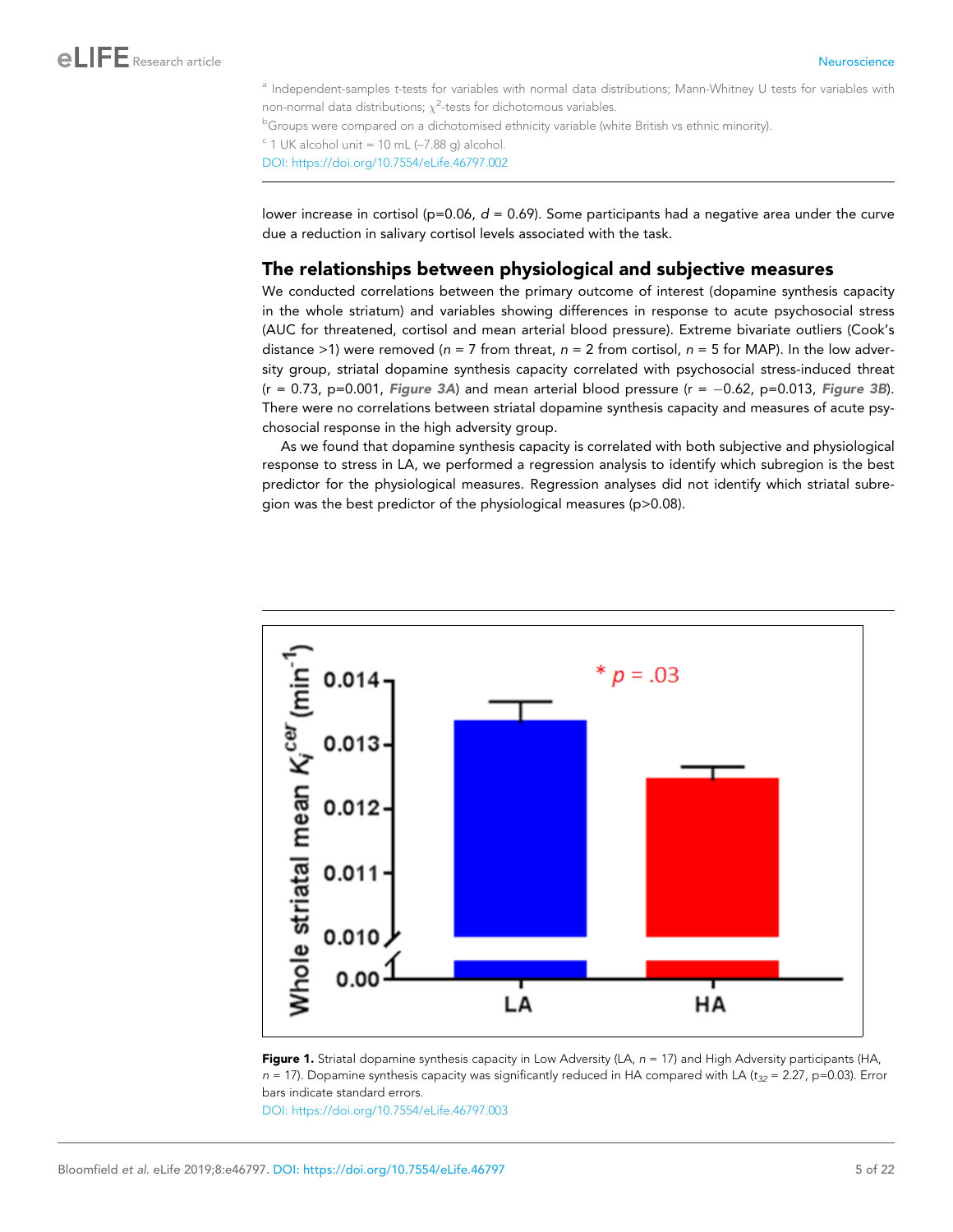<span id="page-5-0"></span> $\mathsf{Table}$  2.  $[^{18}F]\text{-DOPA}$   $K_i^{cer}$  ( $\mathsf{min}^{-1}$ ) by group

| <b>VOI</b>  |             | $LA (= 17)$ |             | $HA (= 17)$ |                            | Group<br>comparisons <sup>a</sup> |             |
|-------------|-------------|-------------|-------------|-------------|----------------------------|-----------------------------------|-------------|
|             | <b>Mean</b> | (SD)        | <b>Mean</b> | (SD)        | $\mathbf{t}_{\mathsf{df}}$ | $\mathsf{D}$                      | (Cohen's D) |
| <b>STR</b>  | 0.0133      | (0.0014)    | 0.0124      | (0.0013)    | $2.27_{32}$                | 0.03                              | 0.80        |
| AST         | 0.0133      | (0.0011)    | 0.0124      | (0.0010)    | $2.28_{32}$                | 0.03                              | 0.81        |
| LST         | 0.0140      | (0.0015)    | 0.0128      | (0.0010)    | 2.69 <sub>32</sub>         | 0.01                              | 0.95        |
| <b>SMST</b> | 0.0132      | (0.0013)    | 0.0125      | (0.0011)    | $1.17_{32}$                | 0.10                              | 0.41        |

Abbreviations: AST, associative striatum; LST, limbic striatum; K<sup>cer</sup>, influx rate constant; SMST, sensorimotor striatum; STR, whole striatum; VOI, volume of interest.

<sup>a</sup> Independent-samples t-tests.

[DOI: https://doi.org/10.7554/eLife.46797.004](https://doi.org/10.7554/eLife.46797.004)

## **Discussion**

Our main finding is that chronic exposure to psychosocial stressors is associated with significantly reduced striatal dopamine synthesis capacity, particularly in the limbic (ventral) striatum. In addition, we found evidence that striatal dopamine synthesis capacity correlated with both the physiological and subjective responses to an acute psychosocial stressor. Chronic stress exposure is associated with a dissociation between physiological and psychological acute stress responses in the form of an attenuated stress-induced increase in blood pressure alongside a potentiated stress-induced subjective response. These findings support our hypothesis that high cumulative exposure to psychosocial adversity would be associated with altered dopamine synthesis capacity.

#### Interpretation of findings

Acute stress is associated with increased dopaminergic and autonomic output in animals and humans ([Imperato et al., 1989](#page-17-0); [Wand et al., 2007](#page-20-0)) and recent human evidence indicates that corti-cotrophin-releasing hormone administration results in dopamine release ([Payer et al., 2017](#page-19-0)). Animal research indicates that dopaminergic neurons are strongly excited by acute stress and aversive stimuli during adulthood ([Brischoux et al., 2009](#page-15-0); [Cohen et al., 2012](#page-16-0); [Wenzel et al., 2015](#page-20-0); [Zweifel et al., 2011](#page-21-0)). Long-lasting neuroadaptive changes on VTA dopamine neurons have been observed after a single stress exposure, demonstrating that acute stress can alter VTA dopamine neuron responsivity to future stimulation ([Saal et al., 2003](#page-19-0)). Exposure to a single acute stressor can also promote long-lasting neuroplastic changes in VTA dopamine neurons in a manner similar to exposure to recreational drugs ([Dong et al., 2004](#page-16-0); [Graziane et al., 2013](#page-17-0); [Niehaus et al., 2010](#page-19-0); [Saal et al., 2003](#page-19-0)). Our results extend these findings and are consistent with evidence from animal models whereby subcortical dopamine transmission is blunted in response to multiple stressors in adulthood ([Chrapusta et al., 1997](#page-16-0); [Gresch et al., 1994](#page-17-0)).

Whilst stress exposure in animals during the juvenile period and adolescence has a very different effect from to chronic stress in adulthood, our findings are also broadly consistent with developmen-tal stress models ([Brake et al., 2004](#page-15-0); [Meaney et al., 2002](#page-18-0)). Likewise, early maternal deprivation

| <b>Table 3.</b> Baseline stress reactivity in Low Adversity (LA) and High Adversity (HA) groups at prior to acute psychosocial stress |  |  |  |  |
|---------------------------------------------------------------------------------------------------------------------------------------|--|--|--|--|
| challenge                                                                                                                             |  |  |  |  |

| <b>Measure</b>  | $LA (= 17)$ |          |             | $HA (= 17)$ |                    | <b>Group comparisons</b> |             |
|-----------------|-------------|----------|-------------|-------------|--------------------|--------------------------|-------------|
|                 | <b>Mean</b> | (SD)     | <b>Mean</b> | (SD)        | $t_{df}$           |                          | (Cohen's D) |
| Threatened (mm) | 6.75        | (15.52)  | 4.58        | (6.00)      | $0.46_{26}$        | 0.65                     | 0.18        |
| Cortisol (U/mL) | 3.93        | (2.74)   | 5.12        | (3.54)      | 1.08 <sub>30</sub> | 0.29                     | 0.38        |
| Amylase (U/mL)  | 178.42      | (173.83) | 92.79       | (53.13)     | .83 <sub>30</sub>  | 0.07                     | 0.67        |
| MAP (mmHg)      | 89.67       | (9.45)   | 90.38       | (9.63)      | $0.21_{29}$        | 0.84                     | 0.07        |

Abbreviations: HA, high adversity; LA, low adversity; MAP, mean arterial pressure. [DOI: https://doi.org/10.7554/eLife.46797.005](https://doi.org/10.7554/eLife.46797.005)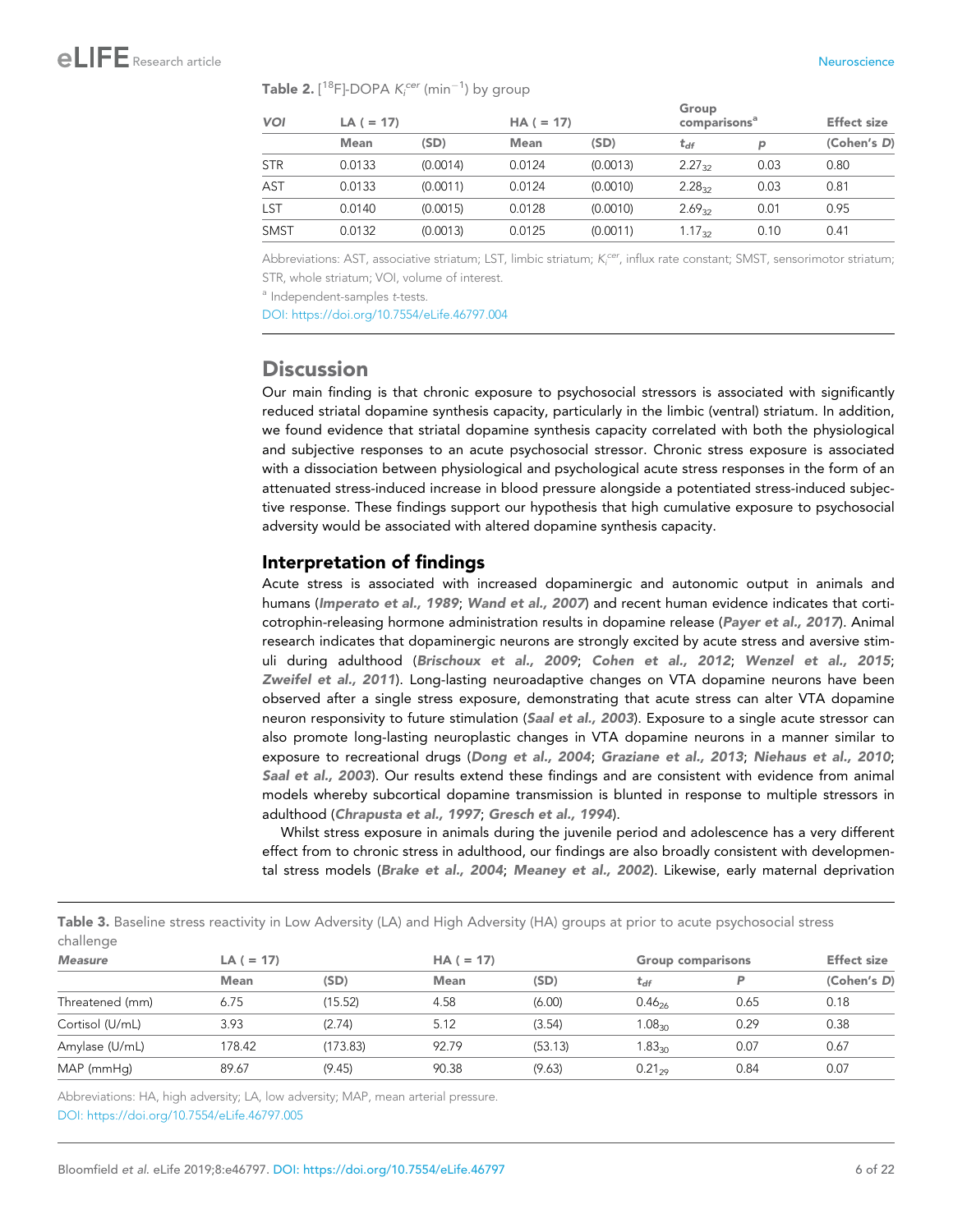# <span id="page-6-0"></span>Research article Neuroscience (Neuroscience Neuroscience Neuroscience Neuroscience Neuroscience Neuroscience N

Table 4. Acute response to psychosocial stress challenge in Low Adversity (LA) and High Adversity (HA) groups

| <b>Measure</b>   | $LA (= 17)$ |           |             | $HA (= 17)$ |                    | <b>Group comparisons</b> |             |
|------------------|-------------|-----------|-------------|-------------|--------------------|--------------------------|-------------|
|                  | <b>Mean</b> | (SD)      | <b>Mean</b> | (SD)        | $t_{df}$           |                          | (Cohen's D) |
| Threatened (AUC) | 191.25      | (587.99)  | 780.83      | (764.33)    | 2.31 <sub>26</sub> | 0.04                     | 0.86        |
| Cortisol (AUC)   | 122.34      | (156.49)  | 11.75       | (166.14)    | 1.94 <sub>30</sub> | 0.06                     | 0.69        |
| Amylase (AUC)    | 1616.67     | (5750.66) | 1015.84     | (2740.24)   | $0.37_{30}$        | 0.72                     | 0.13        |
| MAP (AUC)        | 153.30      | (90.04)   | 79.31       | (92.09)     | 2.26 <sub>29</sub> | 0.03                     | 0.81        |

Abbreviations: HA, high adversity; LA, low adversity; MAP, mean arterial pressure.

[DOI: https://doi.org/10.7554/eLife.46797.006](https://doi.org/10.7554/eLife.46797.006)

models in the very early juvenile period (from post-natal day 5) have been associated with hypodopaminergic behaviours in later life including reduced or attenuated responses to acute stress, conditioned locomotion, locomotor activity, and dopamine agonist-induced locomotion with amphetamine, alongside potentiated dopamine antagonist-induced decreases in anticipatory responses ([Matthews et al., 1996](#page-18-0); [Hall et al., 1999](#page-17-0)). Exposure to repeated longer-term stressors leads to decreases in striatal dopamine function including nucleus accumbens dopamine output ([Mangiavacchi et al., 2001](#page-18-0)), reduced cocaine-induced nucleus accumbens dopamine release ([Shimamoto et al., 2011](#page-20-0); [Holly and Miczek, 2016](#page-17-0)), and reduced striatal dopamine receptor availability ([Meaney et al., 2002](#page-18-0); [Brake et al., 2004](#page-15-0)). One explanation for the group difference is that long-term exposure to psychosocial stress is associated with dopaminergic, particularly in the limbic striatum, autonomic and endocrine downregulation. There is evidence of regional specificity in the direction of effects of acute vs chronic stress exposure. Acute and repeated stress activates the entire dopamine system projecting to much of the striatum ([Valenti et al., 2011](#page-20-0)), in particular the associative (dorsal) striatum where object salience is important, whereas in chronic stress-induced depression ([Holly and Miczek, 2016](#page-17-0)), the blunting occurs primarily in the neurons projecting to the ventromedial striatum ([Moreines et al., 2017](#page-19-0)), where reward-related variables are processed. These are therefore likely to be different systems mediating the dopamine stress response that varies with duration of stress exposure, and with the induction of anxiety (acute or repeated stress) vs. depression (chronic stress). Our findings are consistent with Koob's opponent process model, where acute stress activates the dopamine system, which upon chronic exposure leads to a compensatory downregulation ([Koob et al., 1997](#page-17-0)).

However, this interpretation is not consistent with all findings ([Butterfield et al., 1999](#page-15-0); [Tidey and](#page-20-0) [Miczek, 1996](#page-20-0)). These discrepant findings are likely to reflect differences in the stress paradigm employed as mild stressors tend to potentiate dopamine function and severe/chronic stressors tend to reduce activity ([Holly and Miczek, 2016](#page-17-0)), which could be consistent with an adaptive role for dopamine in response to mild stressors, but chronic uncontrollable stress hijacking this system. For example, maternal deprivation and isolation of neonatal rats was associated with increased dopamine release ([Hall et al., 1999](#page-17-0); [Kosten et al., 2003](#page-18-0)), whilst unavoidable stress administered over one week and three weeks was associated with a decrease in nucleus accumbens dopamine output ([Mangiavacchi et al., 2001](#page-18-0)). Likewise, rats under a 10-day episodic defeat paradigm had a sensitised dopamine response in the nucleus accumbens, whilst when under a 5-week continuous subordination paradigm they exhibited a suppressed dopamine response ([Miczek et al., 2011](#page-18-0)).

Our findings are consistent with a fMRI study with found that adolescents who had suffered severe early life deprivation exhibited ventral striatal hyporesponsivity during anticipation of monetary reward ([Mehta et al., 2010](#page-18-0)). Yet, findings of increased ventral striatal dopamine release in response to psychosocial stress in humans who reported insufficient early life maternal care ([Pruessner et al., 2004](#page-19-0)), and positive associations between childhood adversity and amphetamine-induced dopamine release are not consistent with these results ([Oswald et al., 2014](#page-19-0)). Since the HA group reported high levels of adverse psychosocial experiences throughout their lives, it is therefore possible that exposure to moderate stressors results in an initial sensitisation of dopaminergic function whereas repeated exposures to severe stressors result in a subsequent down-regulation. Alternatively, it is possible that early life stress is non-linearly related to the responsivity of the cortisol and dopamine systems ([Del Giudice et al., 2011](#page-16-0)). Other factors such as type of stressor may also cause different dopaminergic, autonomic and endocrine effects as work to date has demonstrated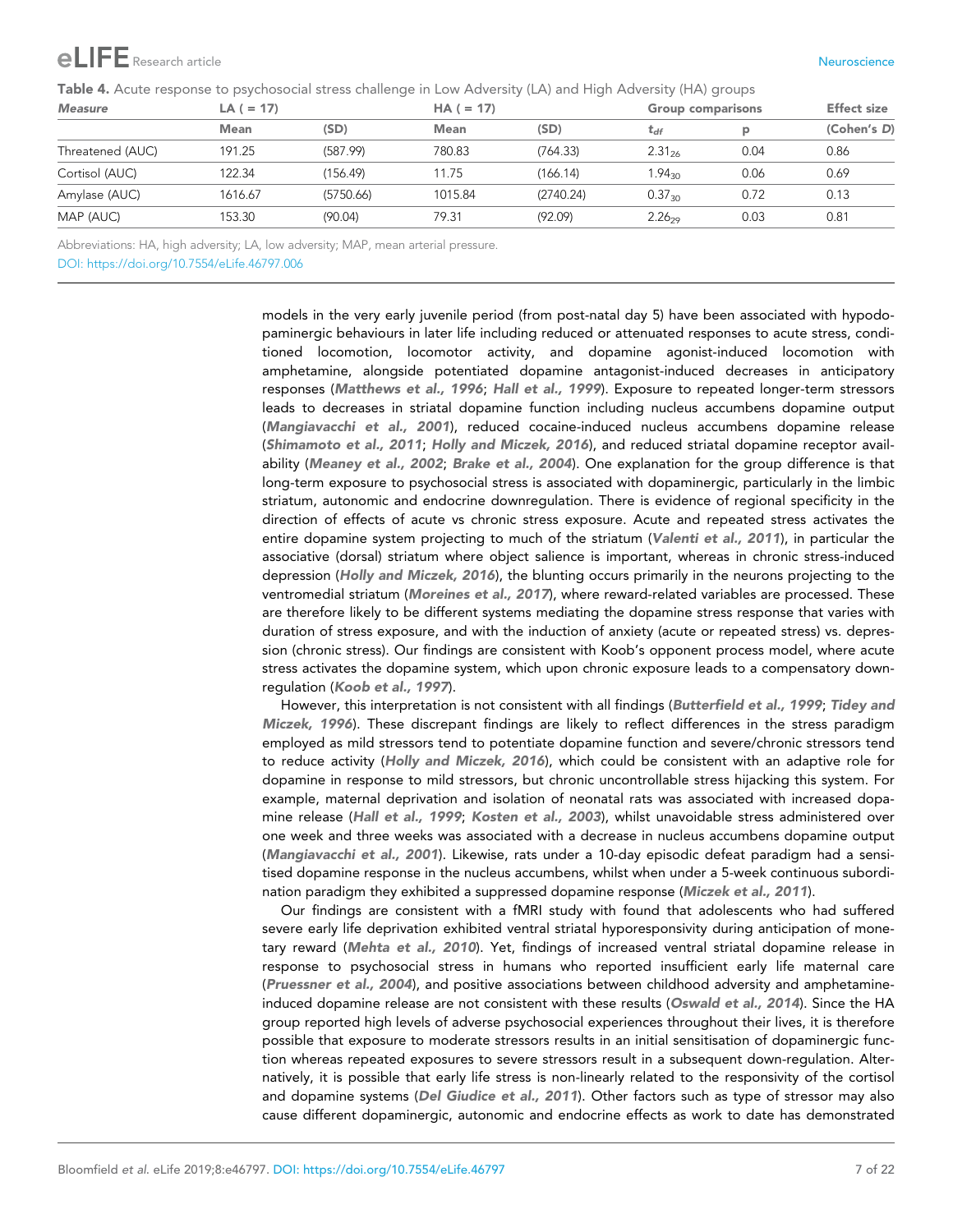<span id="page-7-0"></span>

Figure 2. The High Adversity group showed a heightened subjective response and a blunted physiological response. Panel A shows subjective Threatened responses; Panels B (Cortisol) and C (Mean Arterial Blood Pressure) show physiological response. Data show mean (+ /- SEM). [DOI: https://doi.org/10.7554/eLife.46797.007](https://doi.org/10.7554/eLife.46797.007)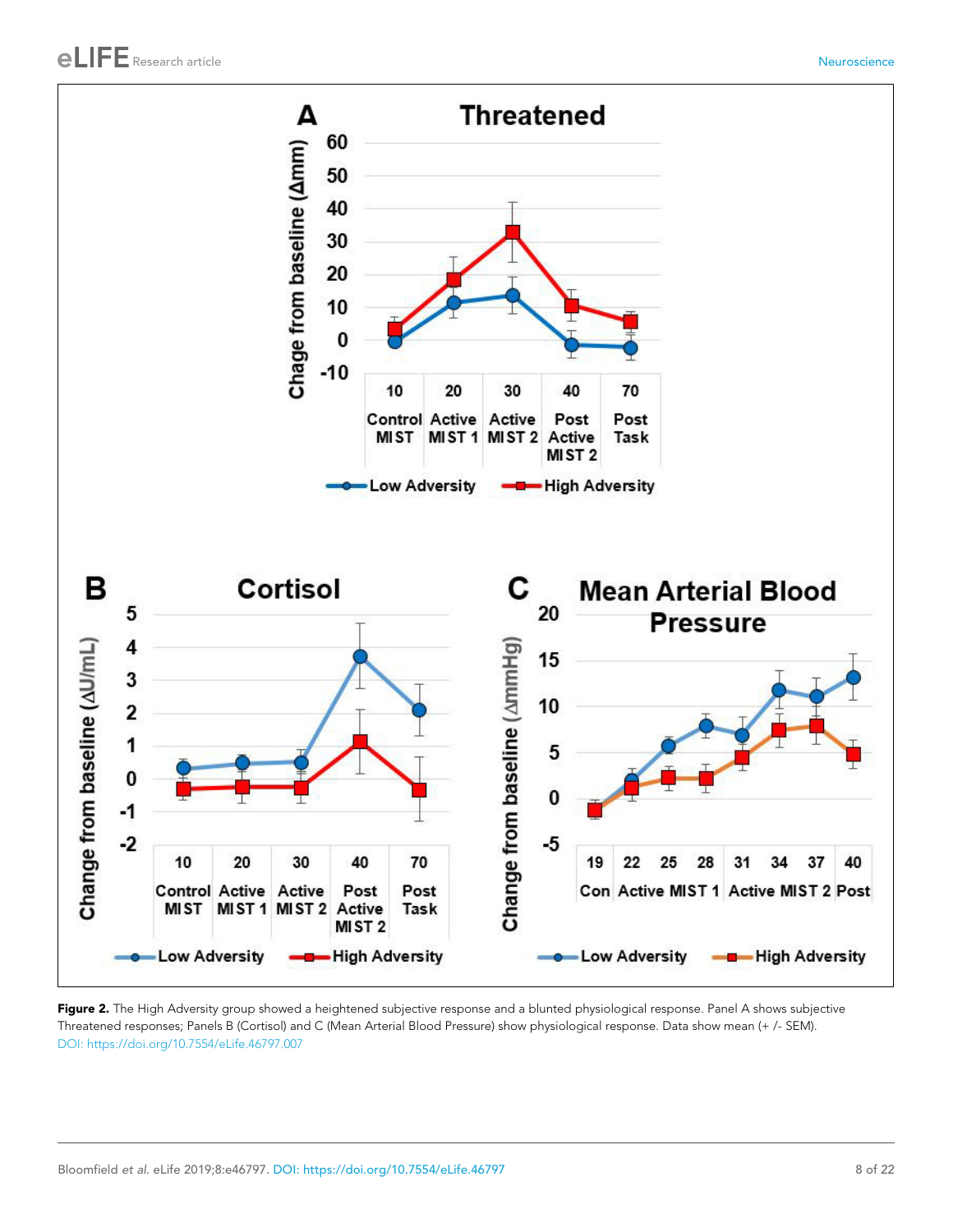<span id="page-8-0"></span>

Figure 3. Correlations between striatal dopamine synthesis capacity and acute response to psychosocial stress. (A) Whole striatal dopamine synthesis capacity was positively correlated with stress-induced threat in the Low Adversity group ( $r = 0.73$ , p=0.001) but not the High Adversity group ( $r = -0.03$ , p=0.934). (B). Whole striatal dopamine synthesis capacity was negatively correlated with stress-induced threat and mean arterial blood pressure in the Low Adversity group ( $r = -0.62$ , p=0.013) but not the High Adversity group ( $r = 0.23$ , p=0.395). Extreme bivariate outliers have been removed from the figures.

[DOI: https://doi.org/10.7554/eLife.46797.008](https://doi.org/10.7554/eLife.46797.008)

that different schedules, intensities, or modalities of stressor presentation can result in dramatically different behavioural and physiological responses ([Holly and Miczek, 2016](#page-17-0)) and these stressor-specific effects are appear highly region specific. Taken together with findings of stress-induced increases in dopaminergic measures (e.g. [Fulford and Marsden, 1998](#page-16-0); [Hall et al., 1999](#page-17-0); [Kosten et al., 2003](#page-18-0); [Tidey and Miczek, 1996](#page-20-0)), the nature, intensity, and schedule of repeated stress may be critical, such that mild or intermittent stressors appear to potentiate basal VTA dopamine neuron activity and more severe or chronic uncontrollable stressors appear to reduce basal VTA dopamine activity, and the response to later stressors of a different nature is generally cross-sensitized ([Holly and Miczek, 2016](#page-17-0)). An alternative explanation for the seemingly discrepant finding is that different parts of dopaminergic system undergo divergent responses to repeated stress ([Brake et al., 2004](#page-15-0)). Additionally, differences in stress-induced dopaminergic outputs have even been observed within the same single neuron projections depending on the location of glutamatergic inputs ([Finlay and Zigmond, 1997](#page-16-0)).

Whilst our measures of stress-induced change in endocrine and physiological function returned to basal levels, we cannot exclude the possibility that inducing acute psychosocial stress prior to PET scanning had an effect on the result. Few studies have measured dopamine synthesis in the period following an acute stressor. One study, for example, found that dopamine synthesis was reduced fol-lowing restraint stress ([Demarest et al., 1985](#page-16-0)) which may have been due to the activation of inhibitory feedback mechanisms. It therefore remains possible, albeit unlikely, that our findings are due to acute up-regulation of inhibitory feedback mechanisms including stress-induced dopamine release inhibiting dopamine synthesis via autoreceptors ([Castro et al., 1996](#page-16-0)). Alternatively, since corticosteroids regulate tyrosine hydroxylase activity (the rate-limiting step in the dopamine synthesis pathway) ([Meyer, 1985](#page-18-0)), and there is evidence that acute corticosteroids are associated with subsequent decreased striatal dopamine synthesis ([Lindley et al., 1999](#page-18-0)), it is possible, therefore, that our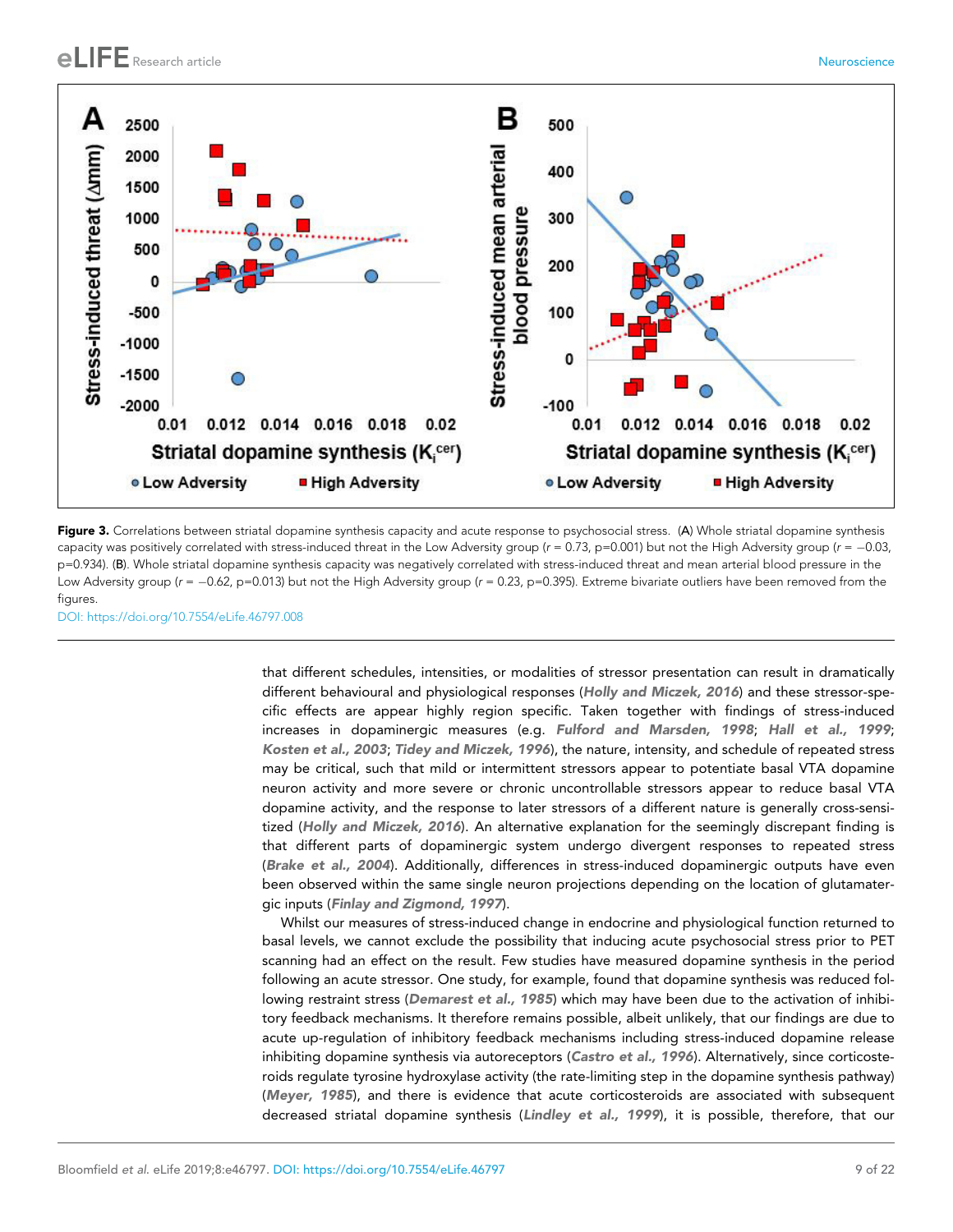<span id="page-9-0"></span>

Figure 4. Experimental procedures. MIST, Montreal Imaging Stress Test; MAP, Mean Arterial Blood Pressure; VAS, visual analogue scale. [DOI: https://doi.org/10.7554/eLife.46797.009](https://doi.org/10.7554/eLife.46797.009)

findings are due to participants with chronic stress being sensitized to the acute stress-induced decreases in dopamine synthesis via corticosteroid mediated pathways.

Coherence between the emotional, endocrine and autonomic stress outcome systems has been assumed by some but has been questioned by others ([Campbell and Ehlert, 2012](#page-15-0); [Mauss et al.,](#page-18-0) [2005](#page-18-0)). Thus, our findings of divergent physiological and subjective emotional responses associated with chronic stressors in the current study are therefore of interest to the field. Repeated exposure to corticosteroids can lead to attenuation of HPA axis activity through negative feedback mechanisms ([Karssen et al., 2005](#page-17-0)) and so it is not surprising that repeated exposure to stressors would be associated with a reduced autonomic response to acute stress, as has been found in adolescent sur-vivors of developmental trauma ([Gooding et al., 2016](#page-17-0)). Propranolol and dexamethasone attenuate the autonomic and endocrine responses to acute psychosocial stress but not the psychological response ([Ali et al., 2017](#page-15-0)) indicating that these responses can be dissociated. Nonetheless, the mechanisms underlying the dissociation between these measures and subjective emotions are unclear and further research is needed to elucidate these dissociative mechanisms. One possibility is that this dissociation reflects a shift away from dopaminergic mechanisms to a more cortisol based stress response. Our findings of exposure to stressors being associated with autonomic effects are also important in the context of understanding the mechanisms underlying the well-established associations between cardiovascular disease and both depression ([Penninx, 2017](#page-19-0)) and psychosis ([Osborn et al., 2007](#page-19-0)).

Our findings of heightened stress-induced threat are consistent with the threat-anticipation model of delusion formation ([Freeman, 2007](#page-16-0)) and evidence that elevated sensitivity to socio-environmental stress via enhanced threat anticipation in daily life may be important psychological processes underlying the association between childhood adversity and psychosis ([Reininghaus et al.,](#page-19-0) [2016](#page-19-0)). Given our findings of decreased dopamine synthesis capacity associated with high psychosocial stressors, it remains possible that repeated psychosocial stressors in childhood increase the risk of psychotic symptoms by hypodopaminergic or non-dopaminergic processes. However, [Thompson et al. \(2013\)](#page-20-0) found that patients with comorbid schizophrenia and substance dependence (associated with a blunted dopamine system) had reduced amphetamine-induced dopamine release. Yet, despite a blunted dopamine response, this study found the classically described relationship between dopamine release and increase in psychotic symptoms, which may be due to  $D<sub>2</sub>$  receptor super-sensitivity ([Seeman and Seeman, 2014](#page-20-0)). Alternatively, as these participants were healthy it remains possible that these participants have resilience and so the observed findings may be due to adaptive allostatic down-regulations ([McEwen, 1998](#page-18-0)).

Although the case–control design of this study is not able to confirm a causative relationship between psychosocial stress and dopamine dysfunction, these findings warrant further research into potential causative mechanisms. Our findings, particularly of relationships between cumulative stress exposure and the dopamine system, may be important for understanding how exposures to multiple stressors induce changes in the dopamine system, and how these relate to both vulnerability to and resilience against mental illnesses. It would be important to consider these findings in light of a puta-tive role of the dopaminergic system in the pathophysiology anhedonia in depression ([Nutt, 2006](#page-19-0)),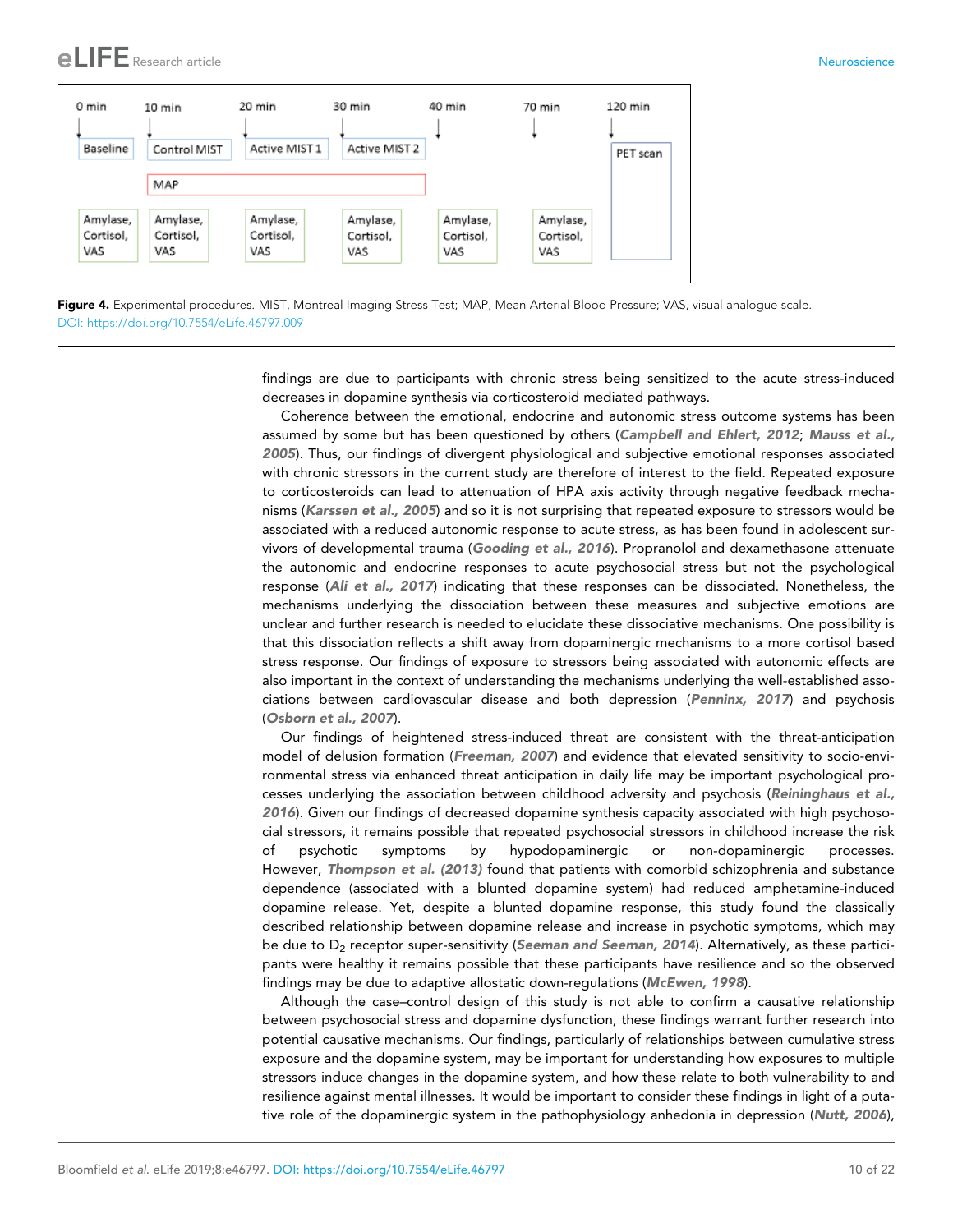the role of dopamine in social motivation ([Love, 2014](#page-18-0)), and findings that striatal neurons can incor-porate social reward into their computations (Báez-Mendoza et al., 2013; [Schultz, 2016](#page-19-0)). Our findings may be highly relevant in terms of our understanding of addiction, as a history of exposure to aversive stimuli is strongly associated with later addictive behaviour, with both clinical and preclinical work demonstrating that stress plays a powerful role in the initiation, escalation, and relapse to drug abuse ([Shaham et al., 2000](#page-20-0); [Sinha, 2007](#page-20-0); [Sinha, 2009](#page-20-0)).

### Strengths and limitations

A strength of our study is that it specifically examined the effect of multiple psychosocial risk factors to examine their combined effect since these factors often cluster together in the general population ([Hjern et al., 2004](#page-17-0); [Teicher et al., 2016](#page-20-0); [Wicks et al., 2005](#page-21-0)) and so it is not possible to disentangle the different types of psychosocial adversity due to lack of power as we are unable to directly contrast the effect of single risk factors with multiple exposures, or determine if risk factors have synergistic effects. Likewise, we did not co-vary for the different psychosocial risks as analysis of covariance is suboptimal at adjusting for factors when groups differ significantly in their covariates ([Miller and Chapman, 2001](#page-18-0)). We chose to recruit participants with high levels of stress exposure in early development and adulthood, because early developmental stressors increase the risk of psychopathology following adult stressors ([McLaughlin et al., 2010](#page-18-0)). However, a potential limitation of our combination of early developmental and adult stressors is that it may confound the early life (i.e. likely programming) effects with the later in life acute stressors which occur after developmental sensitive periods.

The PET scan was conducted following exposure to acute psychosocial stress exposure. We sought to reduce the length of time between task and PET scan to reduce variance in time and to limit the variance associated with normal fluctuations in dopamine synthesis capacity that is to limit the temporal separation between the stress task and the PET scan. Whilst acute stress increases dopamine release ([Pruessner et al., 2004](#page-19-0)), it is not clear if this has an acute effect on striatal dopamine synthesis capacity. Therefore, it is possible that the close temporal proximity of the stress task to the PET means that what was observed during the PET scan could have been influenced by the stress task. Thus, one possible explanation for our findings could be reduced change in dopamine synthesis capacity following stress in the high adversity group relative to the low stress group, which would be consistent with Koob's model ([Koob et al., 1997](#page-17-0)). However, we are not aware of evidence indicating that an acute stressor can alter the parameters that contribute to our index (i.e. the activity of aromatic acid decarboxylase) in the timeframe used in our study. Nonetheless, a controlled study comparing stress and no stress prior to PET to investigate the effects is needed to definitively determine if acute stress alters dopamine synthesis capacity. Given this, it is possible that an optimal experimental design would allow more time to pass between the stressor and the PET scan.

A further consideration is that our groups were not matched for ethnicity. Ethnicity is associated with differences in allele frequencies of dopaminergic genetic variants ([Gelernter et al., 1993](#page-17-0)) and striatal  $D_{2/3}$  receptor availability ([Wiers et al., 2018](#page-21-0)) and so we cannot exclude the possibility that this is driving our results. Nonetheless, the study by Wiers and colleagues ([Wiers et al., 2018](#page-21-0)) found ethnicity was associated with dorsal (rather than ventral) striatal dopamine receptor effects and that the effects of ethnicity on dopamine receptor availability were not driven by variation in dopamine candidate genes suggesting that their results are influenced by socioeconomic factors and therefore psychosocial stressors per se. Since our effects were most pronounced in the ventral (rather than dorsal) striatum and we found relationships between psychosocial stressors and ventral striatal dopamine synthesis, it is therefore unlikely that our results can be explained by ethnicity. Our participants were of multiple ethnic groups and so we were unable to determine the effects of psychosocial stress associated with immigration accounting for ethnicity. Future studies of individual risk factors are needed to examine what type of risks may be driving our findings. Finally, as our study is crosssectional we cannot rule out reverse causality and a longitudinal design is required to distinguish between the interpretations discussed above.

We cannot exclude the possibility that recall bias may be confounding our findings as the measures of psychosocial stress rely on self-report and it was therefore not possible to independently verify the histories of psychosocial stressors. As such, the assessment of childhood trauma may be liable to recall bias in depressed patients ([Lewinsohn and Rosenbaum, 1987](#page-18-0)). However, measures of childhood trauma have been demonstrated to remain stable over time and to be independent of the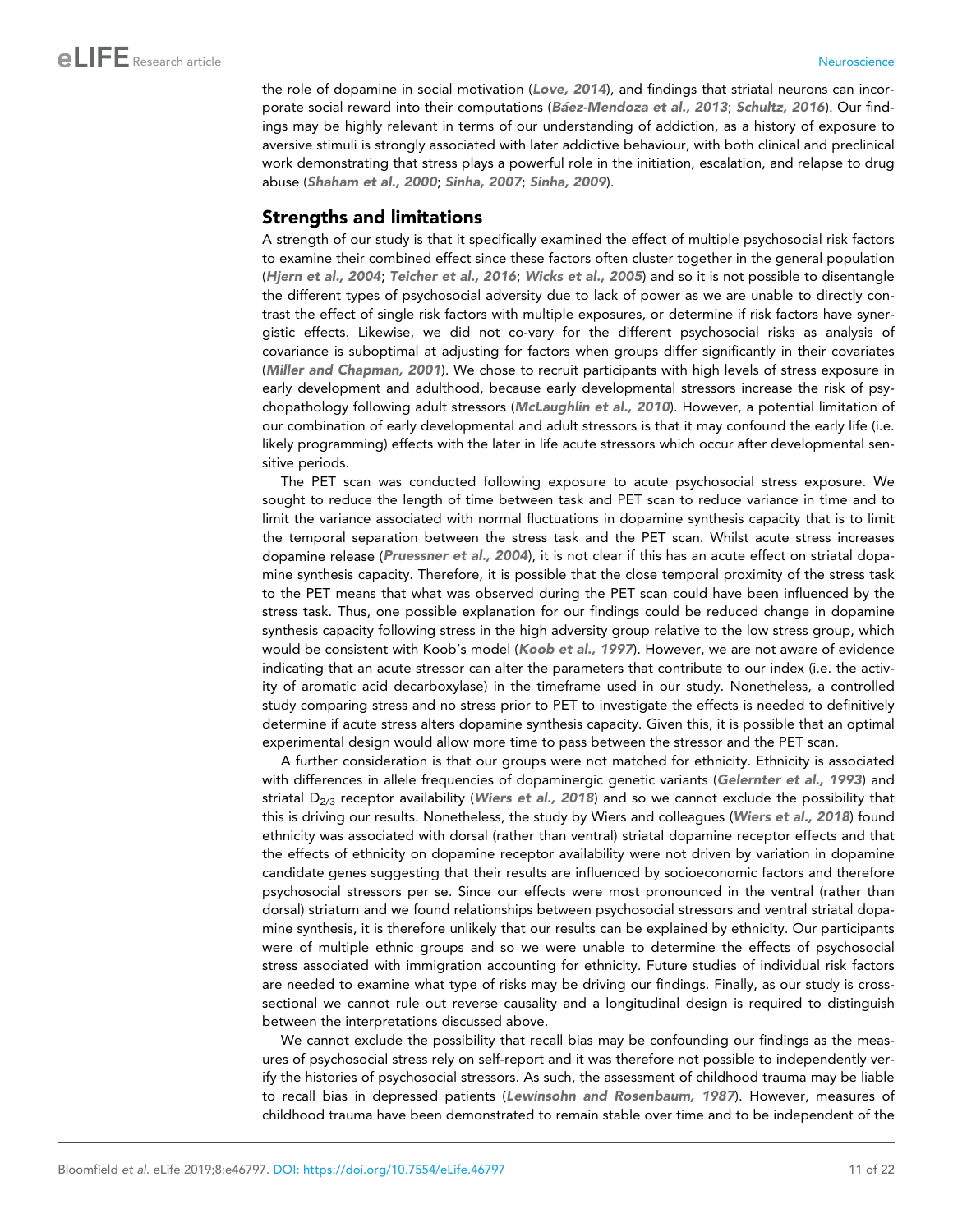current degree of abuse-related psychopathology ([Paivio, 2001](#page-19-0)). Despite ongoing concerns that retrospective reporting overestimates associations between abuse and adult psychopathology ([Gilbert et al., 2009](#page-17-0)), there is evidence that prospective and retrospective measures of abuse pre-dict similar rates of mental illness ([Scott et al., 2012](#page-19-0)), recall bias accounts for less than 1% of vari-ance in measures of child abuse ([Fergusson et al., 2011](#page-16-0)) and good reliability and validity has been reported for retrospective self-reports of early experiences obtained from individuals with psychotic disorder and so this is unlikely to be significantly confounding our results ([Fisher et al., 2011](#page-16-0)). Nonetheless, difficulties remain in measuring and quantifying emotional neglect due in part to its highly subjective nature ([Watson et al., 2014](#page-20-0)). We did not control for genetic influences, apart from excluding individuals with a family history of psychosis and so genetic differences between exposed and unexposed groups might contribute to our finding. Nonetheless, previous work in our laboratory ([Stokes et al., 2013](#page-20-0)) on heritability of striatal dopamine synthesis capacity found that individual-specific environmental factors, rather than genetic factors, had the greatest effect on the limbic striatum which is consistent with the interpretation that the psychosocial exposures have contributed to our finding of striatal hypodopaminergia. A further limitation is that we did not account for menstrual cycle phase in our analysis, given effects on the HPA axis ([Kirschbaum et al., 1999](#page-17-0)).

These findings show that long-term exposure to psychosocial stressors is associated with reduced striatal dopamine synthesis capacity, particularly in the limbic subdivision of the striatum, alongside a de-coupling of the acute stress response such that emotional responses are potentiated whilst cardiovascular and endocrine responses tended to be blunted. Further work is needed to understand what processes contribute to this decoupling and how this may contribute to the development of mental illness.

## Materials and methods

This study was approved by the National Research Ethics Service (12/LO/1955) and the Administration of Radioactive Substances Advisory Committee (ARSAC). The study was conducted in accordance with the Helsinki Declaration. All participants provided informed written consent to participate after an oral and written explanation of the study.

## Participant recruitment

We recruited two groups of healthy volunteers, one exposed to multiple risk factors (exposed high adversity group, 'HA')) and one not exposed (unexposed low adversity group, 'LA'), from throughout the UK via public advertisement, newspaper advertisement and national media engagement. Responding individuals were then screened via telephone. LA 'controls' were individually matched to the HA group on the basis of age (+ /- 5 years) and sex. Inclusion criteria for all participants were: age 18–45 years, good physical health and capacity to give written informed consent. Exclusion criteria for all participants included: a personal history of psychiatric illness including substance abuse but not Nicotine Use Disorders; a history of psychotic illness in first degree relatives; evidence of an at risk mental state ([Yung et al., 2005](#page-21-0)) and contraindications to PET including pregnancy, nursing mothers, severe obesity and previous clinical procedures involving exposure to significant ionizing radiation within the last year.

Additional inclusion criteria for the HA (exposed) group included at least one childhood stressor and at least two adult stressors. These were ascertained by structured clinical interview. Childhood trauma self-reports were triangulated with the Childhood Trauma Questionnaire (CTQ) ([Bernstein and Fink, 1998](#page-15-0)) and the Childhood Experiences of Care and Abuse (CECA) ([Bifulco et al., 2005](#page-15-0)).

- 1. Childhood stressors: Childhood (before age 16 years); History of childhood (before age 16 years) adversity defined as one or more of the following: parental loss (including separation with loss of parental contact and/or death and/or going into foster care and/or being adopted) and/or abuse (including physical, sexual abuse or neglect) and/or bullying (i.e. peer abuse) and/or major disaster and/or war and/or admission to hospital with life-threatening medical problem.
- 2. Adult stressor: Minority ethnic status; a significant life event defined as a bereavement, moving house, a change in job or financial circumstances, a new family member being born, a breakdown of a significant relationship, and/or unemployment within the last six months.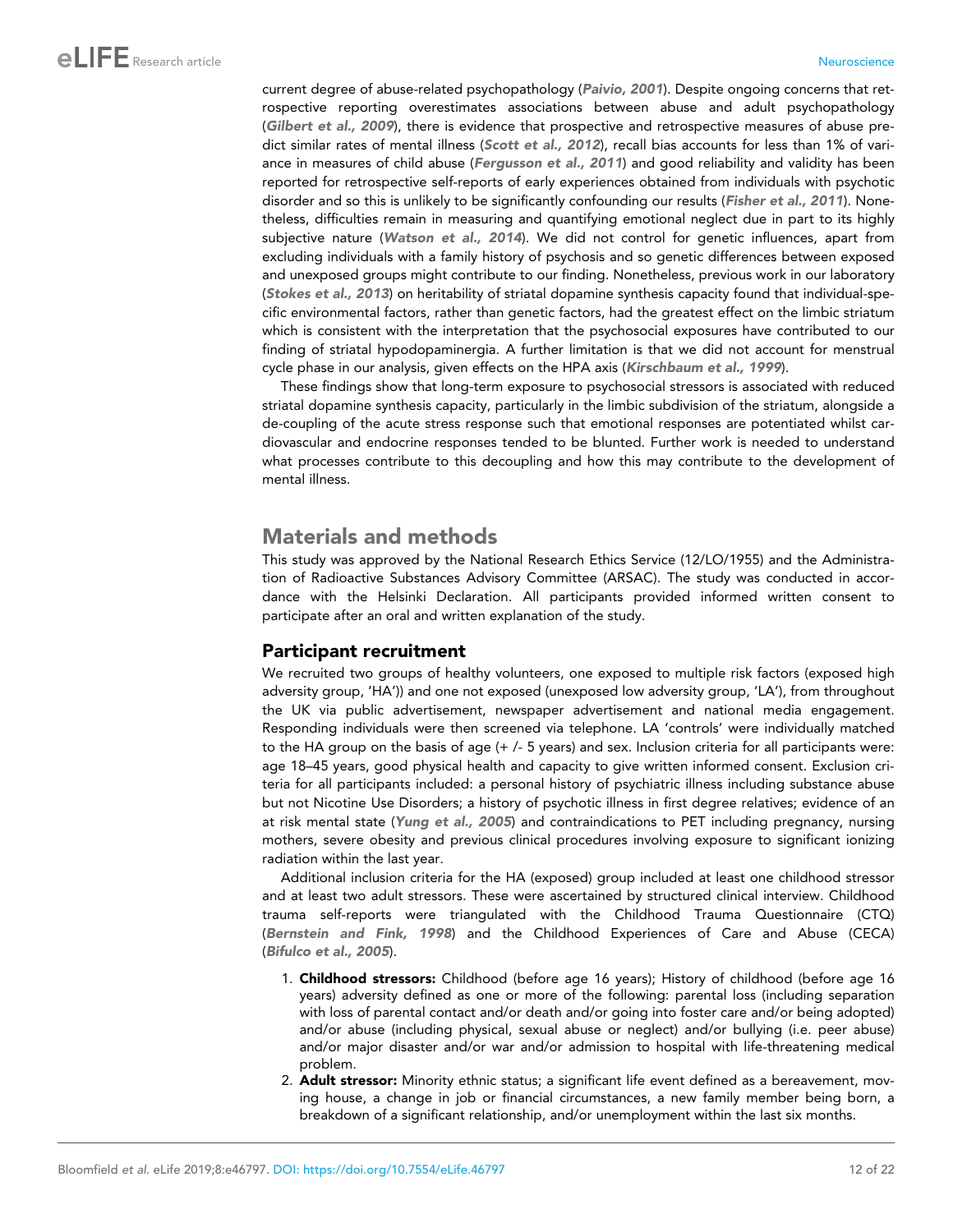Additional inclusion criteria for the LA group included no exposure to the childhood factors listed above, ethnic majority status and no significant adverse life events in the last 6 months.

### Psychosocial assessments

Assessments included the Beck Depression Inventory (BDI; [Beck et al., 1996](#page-15-0)) Beck Anxiety Inventory (BAI) ([Beck et al., 1988](#page-15-0)), Aberrant Salience Inventory ([Cicero et al., 2010](#page-16-0)), the CTQ and an adapted bullying questionnaire ([Olweus, 1996](#page-19-0)). Detailed histories of life events over the preceding 6 months were obtained via the List of Threatening Events ([Brugha and Cragg, 1990](#page-15-0)), and a life events score then calculated from these events based on the Holmes and Rahe life events stress scale ([Holmes and Rahe, 1967](#page-17-0)); Brief Impact of Events Scale (IES-6) ([Thoresen et al., 2010](#page-20-0)).

### PET scans

Participants were asked to fast for 5 hr and to refrain from smoking tobacco for 2 hr before imaging. On the day of the PET scan, urine drug screen (Monitect HC12, Branan Medical Corporation, Irvine, California) confirmed no recent drug use, and a negative urinary pregnancy test was required in all female participants. Head position was marked and monitored via laser crosshairs and video camera, and minimized using a head-strap. We used a Siemens Biograph 6 TruePoint PET-CT scanner (Siemens Healthcare, Erlangen, Germany). A computed tomography (CT) scan (effective dose = 0.36 mSv) was acquired for attenuation and model-based scatter correction prior to each PET scan. A target dose of approximately 150 MBq of  $[18F]$ -DOPA was administered by bolus intravenous injection at the start of PET imaging. Emission data were acquired in list mode for 95 min, reconstructed in a 128  $\times$  128 matrix with 2.6x zoom via filter back projection with a three dimensional 5 mm full-width half-maximum Gaussian image filter and re-binned into 32 timeframes (comprising eight 15 s frames, three 60 s frames, five 120 s frames, and sixteen 300 s frames).

### Image analysis

To correct for head movement in the scanner, non-attenuation-corrected dynamic images were denoised using a level 2, order 64 Battle-Lemarie wavelet filter. Nonattenuation-corrected images were used for the realignment algorithm as they include greater scalp signal, improving re-alignment compared with attenuated-corrected images ([Turkheimer et al., 1999](#page-20-0)). Frames were realigned to a single 'reference' frame, acquired 10 min post-injection, employing a mutual information algorithm ([Studholme et al., 1996](#page-20-0)). The transformation parameters were then applied to the corresponding attenuated-corrected dynamic images. The realigned frames were then summated, creating a movement-corrected dynamic image, which was used in the analysis. The cerebellar reference region ([Kumakura and Cumming, 2009](#page-18-0)) was defined using a probabilistic atlas ([Martinez et al., 2003](#page-18-0)), and as previously described, regions of interest (ROI) in the whole striatum and its functional sub-divisions ([Haber, 2014](#page-17-0)) were delineated to create an ROI map ([Egerton et al., 2010](#page-16-0)). SPM8 ([http://](http://www.fil.ion.ucl.ac.uk/spm) [www.fil.ion.ucl.ac.uk/spm\)](http://www.fil.ion.ucl.ac.uk/spm) was then used to normalize the ROI map together with the tracer-specific  $(I^{18}F]$ -DOPA) template ([Egerton et al., 2016](#page-16-0); [Howes et al., 2009](#page-17-0)) to each individual PET summation image. This nonlinear transformation procedure allowed ROIs to be automatically placed on individual [18F]-DOPA PET dynamic images. The influx rate constants (*K<sup>i</sup> cer*, written as *K<sup>i</sup>* in some previous publications ([Howes et al., 2013](#page-17-0)) for the entire striatal ROI and the functional subdivisions bilaterally were calculated compared with uptake in the reference region using a graphical approach adapted for a reference tissue input function ([Egerton et al., 2016](#page-16-0)).

## Psychosocial stress paradigm

We induced psychosocial stress using the Montreal Imaging Stress Task (MIST) ([Pruessner et al.,](#page-19-0) [2004](#page-19-0)) 2 hr before PET scanning. The rationale for conducting the PET scan on the same day as the stress task was to reduce the variance in the time between the measures. Participants were aware that one of the measures would be inducing psychosocial stress; however, they were only told after the MIST was completed that this was the task to induce psychosocial stress, and they were then debriefed. They were told beforehand that they could stop the experimental procedures at any time. During the MIST, participants were asked to solve mental arithmetic problems first under a control condition during which no time constraint or feedback were present, and subsequently under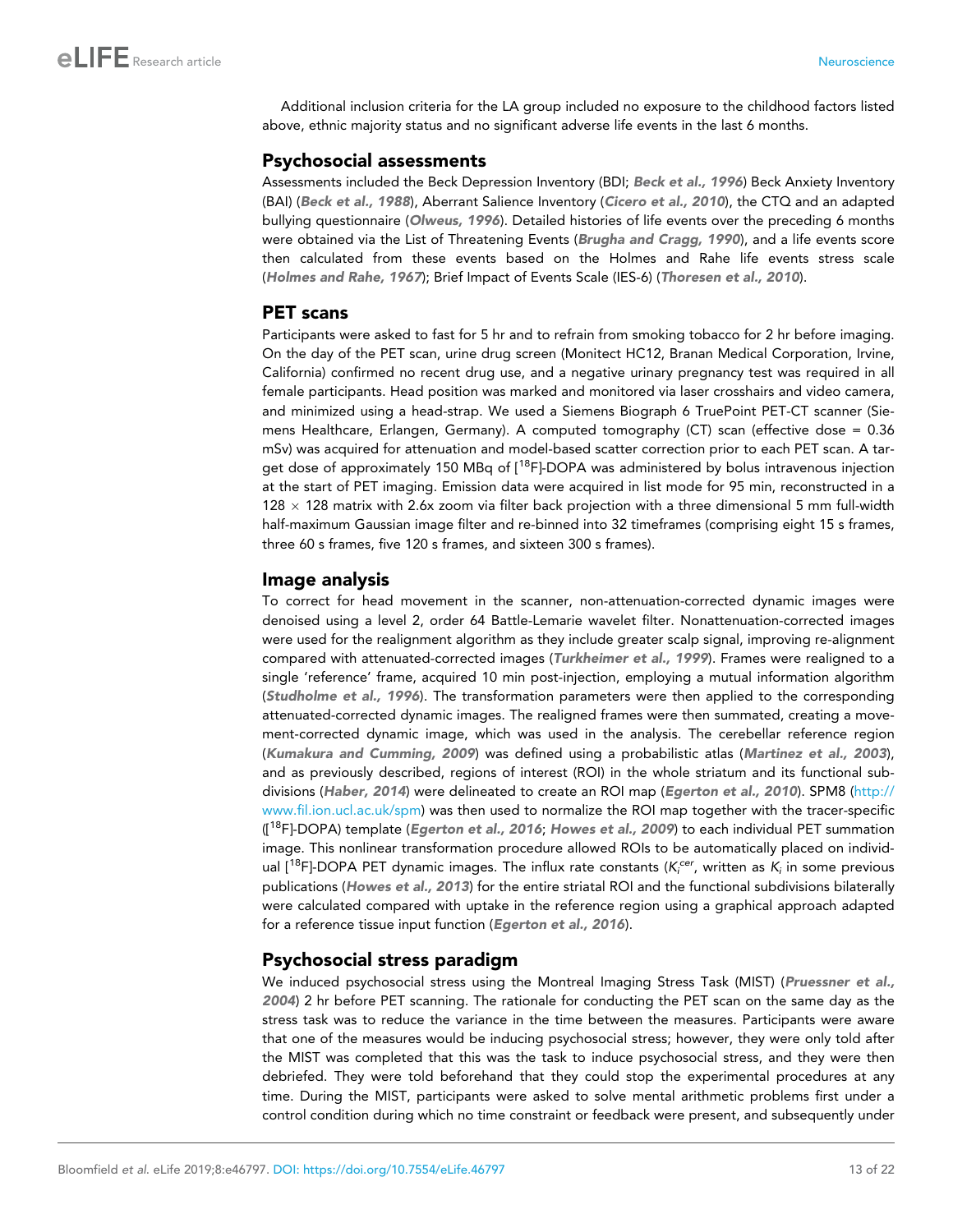the experimental condition where time and difficulty were automatically adjusted to result in a 30– 40% error rate. During the experimental condition, we continuously made participants aware of their suboptimal performance via a visual performance bar and scripted verbal negative feedback delivered approximately every 1 min, where a confederate researcher reminded participants that they were performing much worse than average. The MIST was administered using pairs of researchers who were balanced for sex and ethnicity (i.e. male and female researchers, white British and minority ethnicities). There were 2  $\times$  4 min blocks of control MIST control followed by a brief rest, and then 2 pairs of 2  $\times$  4 min blocks of the experimental version including feedback and brief rest. We assessed subjective threat assessed before the task, at the end of control condition, after each 10 min paired block of MIST, and twice upon completion of the task at 30 min and 60 min after starting the experimental task (see [Figure 4](#page-9-0)). We used visual analogue scales to measure subjective threat. Salivary cortisol and  $\alpha$ -amylase ([Engert et al., 2011](#page-16-0)) samples were taken at the same time points as the visual analogue scales. Heart rate and blood pressure recordings were taken at 3 min intervals during the control MIST and two experimental MIST conditions, with four readings in each of these three conditions.

## Power calculation

In a study of test-retest reliability of [18F]-DOPA PET ([Egerton et al., 2010](#page-16-0)) striatal *K<sup>i</sup> cer* had an intraclass correlation coefficient of approximately 0.9 [mean (SD)  $K_i^{cer} = 0.01417$  (0.00127)min<sup>-1</sup> (test) and 0.01381 (0.00127)min<sup>-1</sup> (re-test)]. Previous [<sup>18</sup>F]-DOPA uptake work has found an effect size of 1.25 in patients with schizophrenia (Howes et al.) which compares well with previous studies: 1.89 ([Meyer-Lindenberg et al., 2002](#page-18-0)), 1.57 ([McGowan et al., 2004](#page-18-0)). On the basis that large effect sizes are observed in disorders of dopamine function, this study was powered to anticipate an effect size of *d* = 1.00 when comparing differences between HA and LA groups. Therefore, to achieve a power of 0.8, with an effect size of 1.0, *a* = 0.05, using independent *t*-tests, *n* = 17 participants would be required per group.

## Statistical analysis

Normality of distribution and homogeneity of variance were assessed using Kolmogorov–Smirnov and Levene's tests respectively, and diagnostic plots. The primary analysis was for Group (HA/LA) differences in striatal dopamine synthesis capacity. The primary region of interest was the whole striatum. Exploratory analyses were performed in the functional subdivisions of the striatum. Independent samples *t*-tests were used for normally distributed data, Mann–Whitney *U*-tests for nonnormally distributed data, and the  $\chi^2$  test for dichotomous variables. Where the assumption of homogeneity of variance was violated for independent samples *t*-tests, p values were adjusted to assume unequal variance. Group differences in acute response to psychosocial stress were investigated by calculating the Area Under the Curve (AUC) using the trapezoid method. The AUC was calculated from the last measurement taken during the control MIST condition up until the last available post-task measurement. For subjective ratings (VAS), salivary cortisol and amylase, AUC was calculated from readings taken from control MIST (10 min), Active MIST 1 (20 min), Active MIST 2 (30 min), Post Active MIST 2 (40 min) and Post Task (70 min). For blood pressure (MAP), AUC was calculated from Control MIST (19 min), Active MIST 1 (22 minutes, 25 min, 28 min), Active MIST 2 (31 minutes, 34 min, 37 min), and Post Active MIST 2 (40 min). Prior to calculating the AUC, data were corrected for baseline performance by subtracting baseline scores from all subsequent time points. Independent sample *t*-tests were used to compare groups at baseline, to compare response to acute psychosocial stress using AUC. Pearson correlational analyses were conducted separately in each of the groups among variables showing group differences. Bivariate outliers (Cook's distance >1) were excluded prior to correlational analyses.

## Acknowledgements

We are very grateful to Yvonne Lewis and everyone at Imanova (now Invicro), Professor Vivette Glover, Drs David Bonsall and Dr Lucia Valmaggia for their assistance with this study. This work was funded by a Medical Research Grant to Professor Howes. Dr Bloomfield is funded by a UCL Excellence Fellowship and supported by the National Institute for Health Research University College London Hospitals Biomedical Research Centre.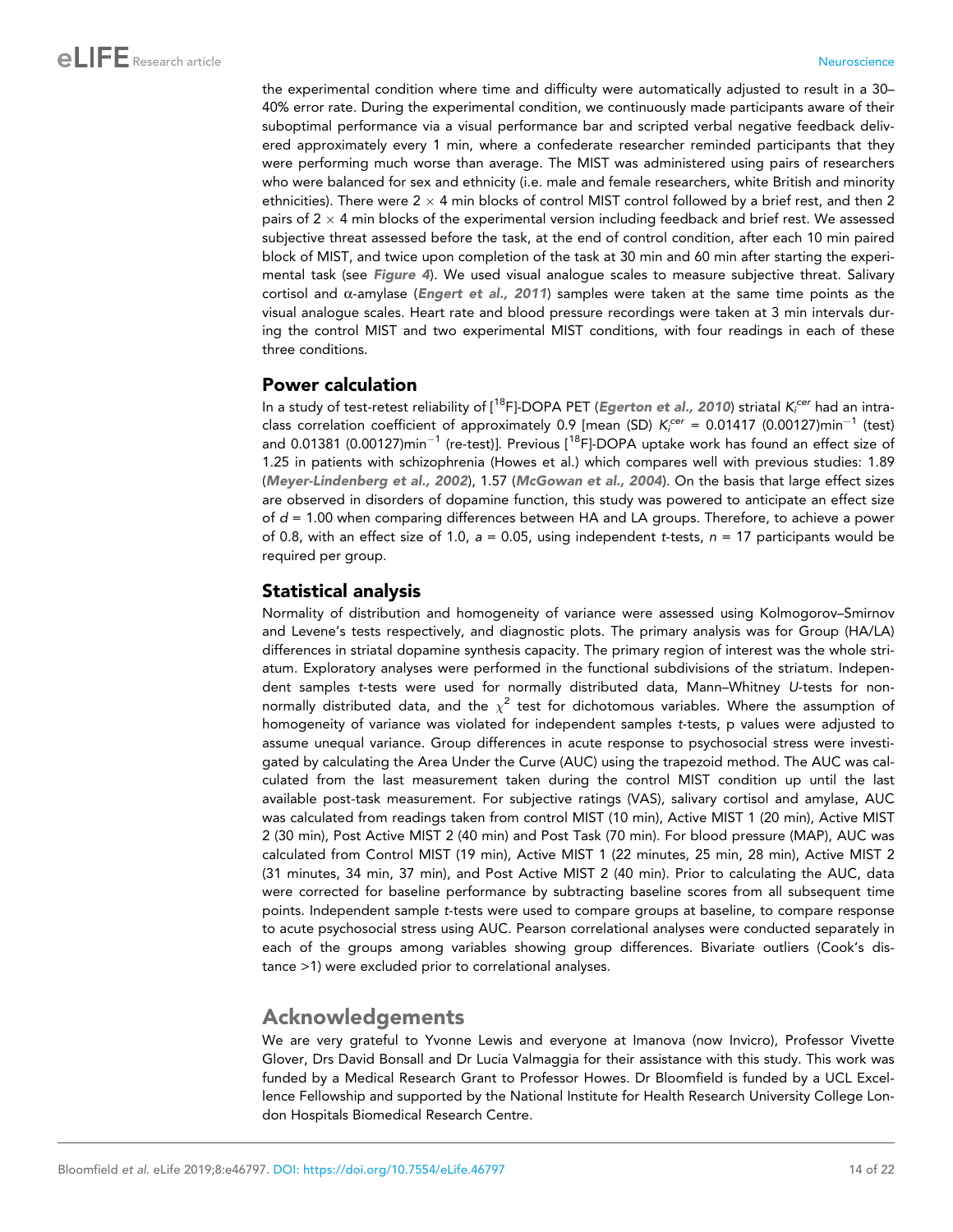## <span id="page-14-0"></span>Additional information

#### Competing interests

Oliver Howes: Professor Howes has received investigator-initiated research funding from and/or participated in advisory/speaker meetings organised by Astra-Zeneca, Autifony, BMS, Eli Lilly, Heptares, Jansenn, Lundbeck, Lyden-Delta, Otsuka, Servier, Sunovion, Rand and Roche. Neither Professor Howes nor his family have been employed by or have holdings/a financial stake in any biomedical company. The other authors declare that no competing interests exist.

#### Funding

| <b>Funder</b>                             | Grant reference number                                                                                                          | Author                |
|-------------------------------------------|---------------------------------------------------------------------------------------------------------------------------------|-----------------------|
| Medical Research Council                  | MC-A656-5OD30                                                                                                                   | Oliver Howes          |
| National Institute for Health<br>Research |                                                                                                                                 | Michael AP Bloomfield |
| National Institute for Health<br>Research | University College London<br>Hospitals Biomedical<br>Research Centre                                                            | Michael AP Bloomfield |
| Wellcome Trust                            | 094849/Z/10/Z                                                                                                                   | Oliver Howes          |
| University College London                 |                                                                                                                                 | Michael AP Bloomfield |
| National Institute for Health<br>Research | Biomedical Research Centre Oliver Howes<br>at South London and<br>Maudsley NHS Foundation<br>Trust and King's College<br>London |                       |

The funders had no role in study design, data collection and interpretation, or the decision to submit the work for publication.

#### Author contributions

Michael AP Bloomfield, Conceptualization, Data curation, Formal analysis, Investigation, Methodology, Writing—original draft, Project administration, Writing—review and editing; Robert A McCutcheon, Investigation, Writing—review and editing; Matthew Kempton, Methodology, Writing—review and editing; Tom P Freeman, Formal analysis, Writing—review and editing; Oliver Howes, Conceptualization, Resources, Formal analysis, Supervision, Funding acquisition, Investigation, Methodology, Writing—original draft, Writing—review and editing

#### Author ORCIDs

Michael AP Bloomfield iD <https://orcid.org/0000-0002-1972-4610> Robert A McCutcheon iD <https://orcid.org/0000-0003-1102-2566>

#### **Ethics**

Human subjects: This study was approved by the National Research Ethics Service (12/LO/1955) and the Administration of Radioactive Substances Advisory Committee (ARSAC). The study was conducted in accordance with the Helsinki Declaration. All participants provided informed written consent to participate after an oral and written explanation of the study.

Decision letter and Author response Decision letter <https://doi.org/10.7554/eLife.46797.013> Author response <https://doi.org/10.7554/eLife.46797.014>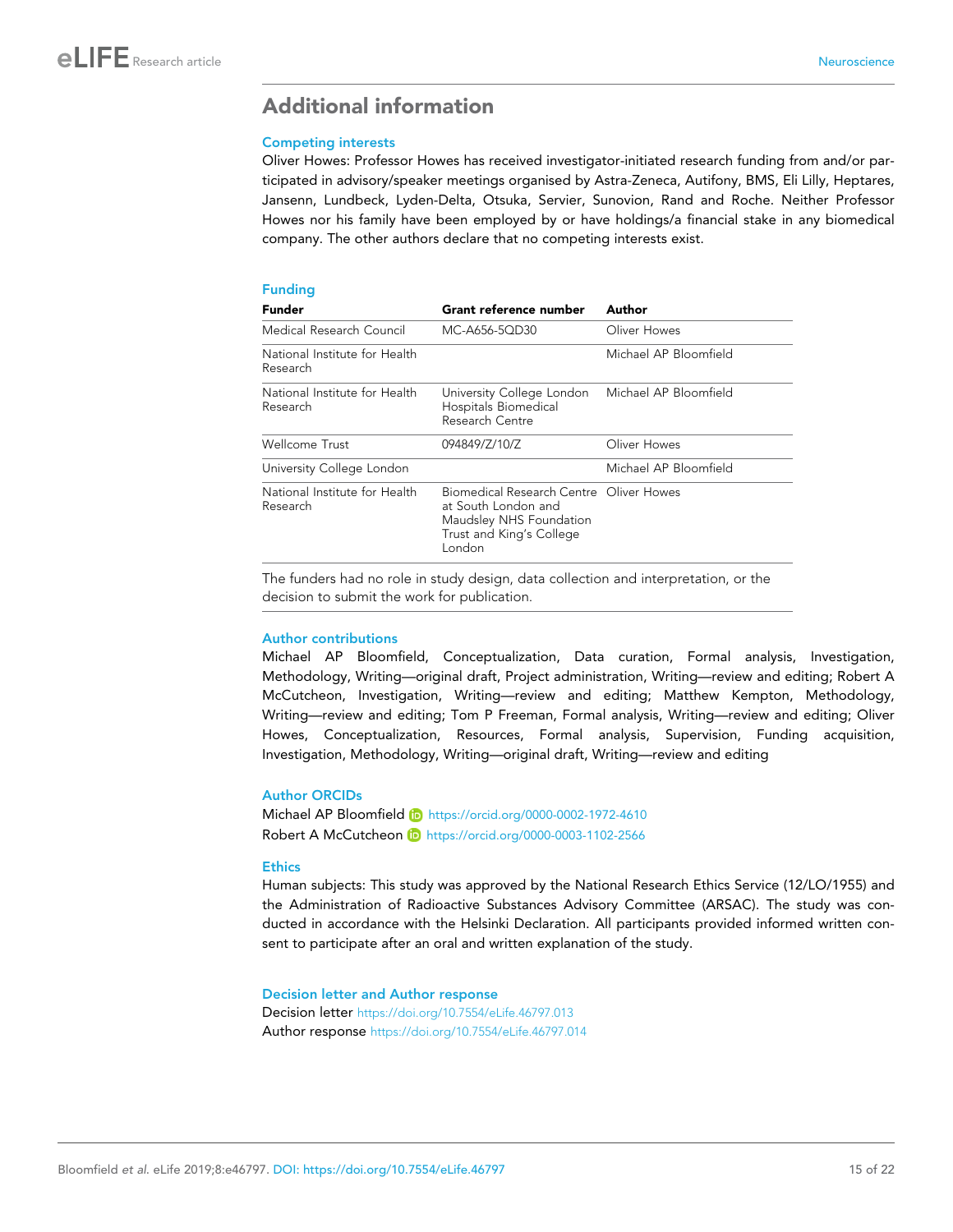## <span id="page-15-0"></span>Additional files

#### Supplementary files

. Source data 1. Processed data for [Figure 1](#page-4-0), [Figure 2](#page-7-0) and [Table 2](#page-5-0). [DOI: https://doi.org/10.7554/eLife.46797.010](https://doi.org/10.7554/eLife.46797.010)

. Transparent reporting form [DOI: https://doi.org/10.7554/eLife.46797.011](https://doi.org/10.7554/eLife.46797.011)

#### Data availability

The raw data from this study are available on written request to the Chief Investigator. This restriction is due to sensitive data on human research participants. Processed data files for Figures 1 and 2, and table 2 are provided in Source data 1.

#### References

- Akdeniz C, Tost H, Streit F, Haddad L, Wüst S, Schäfer A, Schneider M, Rietschel M, Kirsch P, Meyer-Lindenberg A. 2014. Neuroimaging evidence for a role of neural social stress processing in ethnic minority-associated environmental risk. *JAMA Psychiatry* 71:672–680. DOI:<https://doi.org/10.1001/jamapsychiatry.2014.35>, PMID: [24740491](http://www.ncbi.nlm.nih.gov/pubmed/24740491)
- Ali N, Nitschke JP, Cooperman C, Pruessner JC. 2017. Suppressing the endocrine and autonomic stress systems does not impact the emotional stress experience after psychosocial stress. *Psychoneuroendocrinology* 78:125– 130. DOI: [https://doi.org/10.1016/j.psyneuen.2017.01.015,](https://doi.org/10.1016/j.psyneuen.2017.01.015) PMID: [28196341](http://www.ncbi.nlm.nih.gov/pubmed/28196341)
- Báez-Mendoza R, Harris CJ, Schultz W. 2013. Activity of striatal neurons reflects social action and own reward. *PNAS* 110:16634–16639. DOI: [https://doi.org/10.1073/pnas.1211342110,](https://doi.org/10.1073/pnas.1211342110) PMID: [24062436](http://www.ncbi.nlm.nih.gov/pubmed/24062436)
- Beards S, Gayer-Anderson C, Borges S, Dewey ME, Fisher HL, Morgan C. 2013. Life events and psychosis: a review and meta-analysis. *Schizophrenia Bulletin* 39:740–747. DOI: [https://doi.org/10.1093/schbul/sbt065,](https://doi.org/10.1093/schbul/sbt065) PMID: [23671196](http://www.ncbi.nlm.nih.gov/pubmed/23671196)
- Bécares L, Stafford M, Nazroo J. 2009. Fear of racism, employment and expected organizational racism: their association with health. *The European Journal of Public Health* 19:504–510. DOI: [https://doi.org/10.1093/](https://doi.org/10.1093/eurpub/ckp071) [eurpub/ckp071](https://doi.org/10.1093/eurpub/ckp071), PMID: [19482989](http://www.ncbi.nlm.nih.gov/pubmed/19482989)
- Beck AT, Epstein N, Brown G, Steer RA. 1988. An inventory for measuring clinical anxiety: psychometric properties. *Journal of Consulting and Clinical Psychology* 56:893–897. DOI: [https://doi.org/10.1037/0022-](https://doi.org/10.1037/0022-006X.56.6.893) [006X.56.6.893,](https://doi.org/10.1037/0022-006X.56.6.893) PMID: [3204199](http://www.ncbi.nlm.nih.gov/pubmed/3204199)
- Beck AT, Steer RA, Brown GK. 1996. *Manual for the Beck Depression Inventory-II*. San Antonio: Psychological Corporation.
- Bendall S, Jackson HJ, Hulbert CA, McGorry PD. 2008. Childhood trauma and psychotic disorders: a systematic, critical review of the evidence. *Schizophrenia Bulletin* 34:568–579. DOI: [https://doi.org/10.1093/schbul/](https://doi.org/10.1093/schbul/sbm121) [sbm121,](https://doi.org/10.1093/schbul/sbm121) PMID: [18003630](http://www.ncbi.nlm.nih.gov/pubmed/18003630)
- Bernstein DP, Fink L. 1998. *Childhood Trauma Questionnaire: A Retrospective Self-Report Manual*. San Antonio: The Psychological Corporation.
- Bifulco A, Bernazzani O, Moran PM, Jacobs C. 2005. The childhood experience of care and abuse questionnaire (CECA.Q): validation in a community series. *British Journal of Clinical Psychology* 44:563–581. DOI: [https://doi.](https://doi.org/10.1348/014466505X35344) [org/10.1348/014466505X35344,](https://doi.org/10.1348/014466505X35344) PMID: [16368034](http://www.ncbi.nlm.nih.gov/pubmed/16368034)
- Bloomfield MA, Pepper F, Egerton A, Demjaha A, Tomasi G, Mouchlianitis E, Maximen L, Veronese M, Turkheimer F, Selvaraj S, Howes OD. 2014. Dopamine function in cigarette smokers: an [<sup>18</sup>F]-DOPA PET study. *Neuropsychopharmacology* 39:2397–2404. DOI: [https://doi.org/10.1038/npp.2014.87,](https://doi.org/10.1038/npp.2014.87) PMID: [24718373](http://www.ncbi.nlm.nih.gov/pubmed/24718373)
- Brake WG, Zhang TY, Diorio J, Meaney MJ, Gratton A. 2004. Influence of early postnatal rearing conditions on mesocorticolimbic dopamine and behavioural responses to psychostimulants and stressors in adult rats. *European Journal of Neuroscience* 19:1863–1874. DOI: [https://doi.org/10.1111/j.1460-9568.2004.03286.x,](https://doi.org/10.1111/j.1460-9568.2004.03286.x) PMID: [15078560](http://www.ncbi.nlm.nih.gov/pubmed/15078560)
- Brischoux F, Chakraborty S, Brierley DI, Ungless MA. 2009. Phasic excitation of dopamine neurons in ventral VTA by noxious stimuli. *PNAS* 106:4894–4899. DOI:<https://doi.org/10.1073/pnas.0811507106>, PMID: [19261850](http://www.ncbi.nlm.nih.gov/pubmed/19261850)
- Brown GW, Birley JL. 1968. Crises and life changes and the onset of schizophrenia. *Journal of Health and Social Behavior* 9:203–214. DOI: [https://doi.org/10.2307/2948405,](https://doi.org/10.2307/2948405) PMID: [5676853](http://www.ncbi.nlm.nih.gov/pubmed/5676853)
- Brugha TS, Cragg D. 1990. The list of threatening experiences: the reliability and validity of a brief life events questionnaire. *Acta Psychiatrica Scandinavica* 82:77–81. DOI: [https://doi.org/10.1111/j.1600-0447.1990.](https://doi.org/10.1111/j.1600-0447.1990.tb01360.x) [tb01360.x](https://doi.org/10.1111/j.1600-0447.1990.tb01360.x), PMID: [2399824](http://www.ncbi.nlm.nih.gov/pubmed/2399824)
- Butterfield MI, Panzer PG, Forneris CA. 1999. Victimization of women and its impact on assessment and treatment in the psychiatric emergency setting. *Psychiatric Clinics of North America* 22:875–896. DOI: [https://](https://doi.org/10.1016/S0193-953X(05)70131-3) [doi.org/10.1016/S0193-953X\(05\)70131-3](https://doi.org/10.1016/S0193-953X(05)70131-3), PMID: [10623976](http://www.ncbi.nlm.nih.gov/pubmed/10623976)
- Campbell J, Ehlert U. 2012. Acute psychosocial stress: does the emotional stress response correspond with physiological responses? *Psychoneuroendocrinology* 37:1111–1134. DOI: [https://doi.org/10.1016/j.psyneuen.](https://doi.org/10.1016/j.psyneuen.2011.12.010) [2011.12.010](https://doi.org/10.1016/j.psyneuen.2011.12.010), PMID: [22260938](http://www.ncbi.nlm.nih.gov/pubmed/22260938)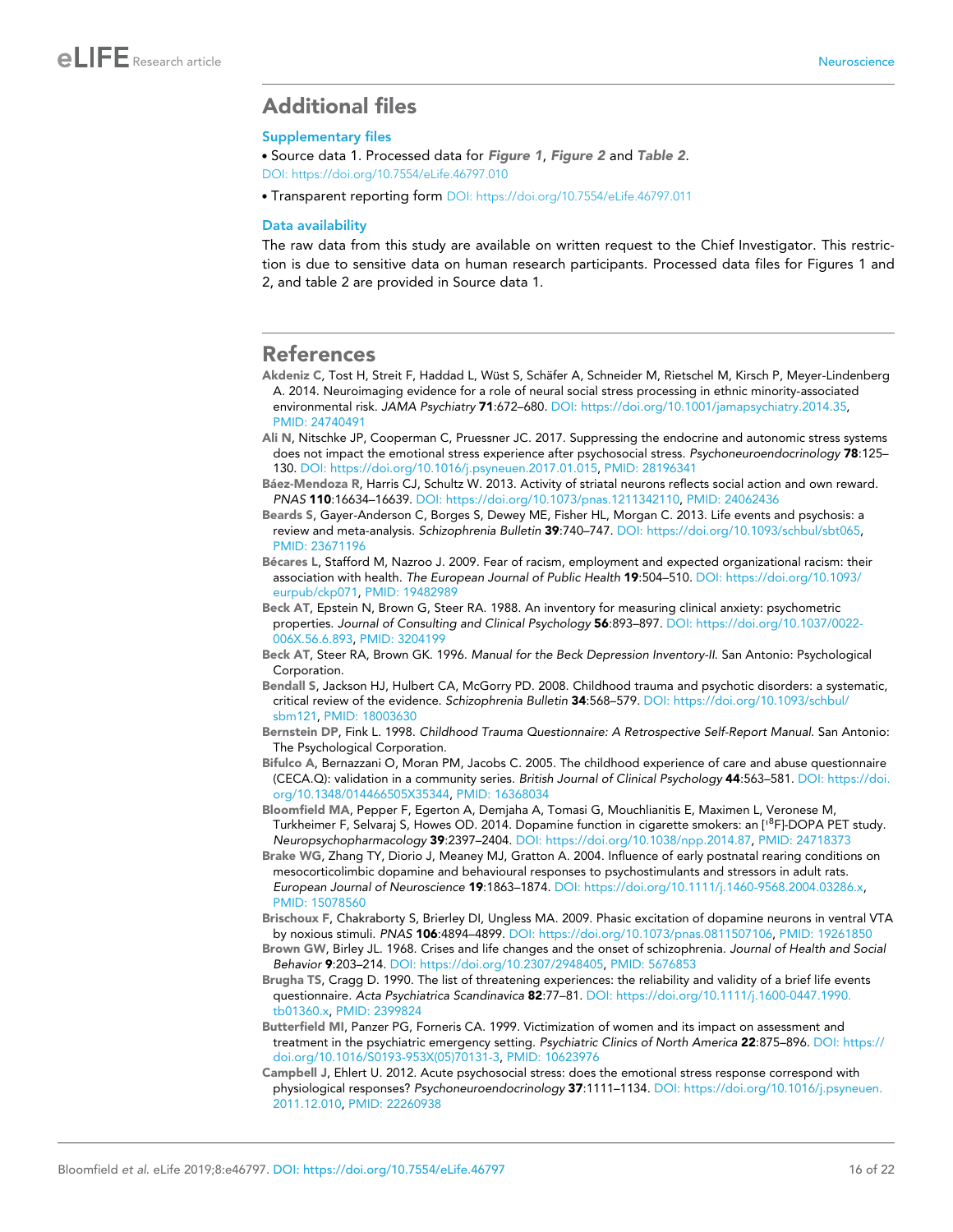- <span id="page-16-0"></span>Castro SL, Sved AF, Zigmond MJ. 1996. Increased neostriatal tyrosine hydroxylation during stress: role of extracellular dopamine and excitatory amino acids. *Journal of Neurochemistry* 66:824–833. DOI: [https://doi.](https://doi.org/10.1046/j.1471-4159.1996.66020824.x) [org/10.1046/j.1471-4159.1996.66020824.x,](https://doi.org/10.1046/j.1471-4159.1996.66020824.x) PMID: [8592158](http://www.ncbi.nlm.nih.gov/pubmed/8592158)
- Chrapusta SJ, Wyatt RJ, Masserano JM. 1997. Effects of single and repeated footshock on dopamine release and metabolism in the brains of fischer rats. *Journal of Neurochemistry* 68:2024–2031. DOI: [https://doi.org/10.](https://doi.org/10.1046/j.1471-4159.1997.68052024.x) [1046/j.1471-4159.1997.68052024.x](https://doi.org/10.1046/j.1471-4159.1997.68052024.x), PMID: [9109528](http://www.ncbi.nlm.nih.gov/pubmed/9109528)
- Cicero DC, Kerns JG, McCarthy DM. 2010. The aberrant salience inventory: a new measure of psychosis proneness. *Psychological Assessment* 22:688–701. DOI:<https://doi.org/10.1037/a0019913>, PMID: [20822281](http://www.ncbi.nlm.nih.gov/pubmed/20822281)
- Cohen JY, Haesler S, Vong L, Lowell BB, Uchida N. 2012. Neuron-type-specific signals for reward and punishment in the ventral tegmental area. *Nature* 482:85–88. DOI:<https://doi.org/10.1038/nature10754>, PMID: [22258508](http://www.ncbi.nlm.nih.gov/pubmed/22258508)
- Combs DR, Penn DL, Fenigstein A. 2002. Ethnic differences in subclinical paranoia: an expansion of norms of the paranoia scale. *Cultural Diversity and Ethnic Minority Psychology* 8:248–256. DOI: [https://doi.org/10.1037/](https://doi.org/10.1037/1099-9809.8.3.248) [1099-9809.8.3.248,](https://doi.org/10.1037/1099-9809.8.3.248) PMID: [12143102](http://www.ncbi.nlm.nih.gov/pubmed/12143102)
- Cooper MA, McIntyre KE, Huhman KL. 2008. Activation of 5-HT1A autoreceptors in the dorsal raphe nucleus reduces the behavioral consequences of social defeat. *Psychoneuroendocrinology* 33:1236–1247. DOI: [https://](https://doi.org/10.1016/j.psyneuen.2008.06.009) [doi.org/10.1016/j.psyneuen.2008.06.009,](https://doi.org/10.1016/j.psyneuen.2008.06.009) PMID: [18692968](http://www.ncbi.nlm.nih.gov/pubmed/18692968)
- Cooper SE, Kechner M, Caraballo-Pérez D, Kaska S, Robison AJ, Mazei-Robison MS. 2017. Comparison of chronic physical and emotional social defeat stress effects on mesocorticolimbic circuit activation and voluntary consumption of morphine. *Scientific Reports* 7:8445. DOI: [https://doi.org/10.1038/s41598-017-09106-3,](https://doi.org/10.1038/s41598-017-09106-3) PMID: [28814751](http://www.ncbi.nlm.nih.gov/pubmed/28814751)
- Cutajar MC, Mullen PE, Ogloff JR, Thomas SD, Wells DL, Spataro J. 2010. Schizophrenia and other psychotic disorders in a cohort of sexually abused children. *Archives of General Psychiatry* 67:1114–1119. DOI: [https://](https://doi.org/10.1001/archgenpsychiatry.2010.147) [doi.org/10.1001/archgenpsychiatry.2010.147,](https://doi.org/10.1001/archgenpsychiatry.2010.147) PMID: [21041612](http://www.ncbi.nlm.nih.gov/pubmed/21041612)
- De Bellis MD, Lefter L, Trickett PK, Putnam FW. 1994. Urinary catecholamine excretion in sexually abused girls. *Journal of the American Academy of Child & Adolescent Psychiatry* 33:320–327. DOI: [https://doi.org/10.1097/](https://doi.org/10.1097/00004583-199403000-00004) [00004583-199403000-00004](https://doi.org/10.1097/00004583-199403000-00004), PMID: [8169176](http://www.ncbi.nlm.nih.gov/pubmed/8169176)
- Dedovic K, Renwick R, Mahani NK, Engert V, Lupien SJ, Pruessner JC. 2005. The Montreal imaging stress task: using functional imaging to investigate the effects of perceiving and processing psychosocial stress in the human brain. *Journal of Psychiatry & Neuroscience : JPN* 30:319–325. PMID: [16151536](http://www.ncbi.nlm.nih.gov/pubmed/16151536)
- Del Giudice M, Ellis BJ, Shirtcliff EA. 2011. The adaptive calibration model of stress responsivity. *Neuroscience & Biobehavioral Reviews* 35:1562–1592. DOI:<https://doi.org/10.1016/j.neubiorev.2010.11.007>, PMID: [21145350](http://www.ncbi.nlm.nih.gov/pubmed/21145350)
- Demarest KT, Moore KE, Riegle GD. 1985. Acute restraint stress decreases dopamine synthesis and turnover in the median eminence: a model for the study of the inhibitory neuronal influences on tuberoinfundibular dopaminergic neurons. *Neuroendocrinology* 41:437–444. DOI: [https://doi.org/10.1159/000124215,](https://doi.org/10.1159/000124215) PMID: [405](http://www.ncbi.nlm.nih.gov/pubmed/4058676) [8676](http://www.ncbi.nlm.nih.gov/pubmed/4058676)
- Dillon DG, Holmes AJ, Birk JL, Brooks N, Lyons-Ruth K, Pizzagalli DA. 2009. Childhood adversity is associated with left basal ganglia dysfunction during reward anticipation in adulthood. *Biological Psychiatry* 66:206–213. DOI: [https://doi.org/10.1016/j.biopsych.2009.02.019,](https://doi.org/10.1016/j.biopsych.2009.02.019) PMID: [19358974](http://www.ncbi.nlm.nih.gov/pubmed/19358974)
- Dong Y, Saal D, Thomas M, Faust R, Bonci A, Robinson T, Malenka RC. 2004. Cocaine-induced potentiation of synaptic strength in dopamine neurons: behavioral correlates in GluRA(-/-) mice. *PNAS* 101:14282–14287. DOI: [https://doi.org/10.1073/pnas.0401553101,](https://doi.org/10.1073/pnas.0401553101) PMID: [15375209](http://www.ncbi.nlm.nih.gov/pubmed/15375209)
- Egerton A, Demjaha A, McGuire P, Mehta MA, Howes OD. 2010. The test-retest reliability of 18F-DOPA PET in assessing striatal and extrastriatal presynaptic dopaminergic function. *NeuroImage* 50:524–531. DOI: [https://](https://doi.org/10.1016/j.neuroimage.2009.12.058) [doi.org/10.1016/j.neuroimage.2009.12.058](https://doi.org/10.1016/j.neuroimage.2009.12.058), PMID: [20034580](http://www.ncbi.nlm.nih.gov/pubmed/20034580)
- Egerton A, Valmaggia LR, Howes OD, Day F, Chaddock CA, Allen P, Winton-Brown TT, Bloomfield MAP, Bhattacharyya S, Chilcott J, Lappin JM, Murray RM, McGuire P. 2016. Adversity in childhood linked to elevated striatal dopamine function in adulthood. *Schizophrenia Research* 176:171–176. DOI: [https://doi.org/10.1016/j.](https://doi.org/10.1016/j.schres.2016.06.005) [schres.2016.06.005,](https://doi.org/10.1016/j.schres.2016.06.005) PMID: [27344984](http://www.ncbi.nlm.nih.gov/pubmed/27344984)
- Engert V, Vogel S, Efanov SI, Duchesne A, Corbo V, Ali N, Pruessner JC. 2011. Investigation into the crosscorrelation of salivary cortisol and alpha-amylase responses to psychological stress. *Psychoneuroendocrinology* 36:1294–1302. DOI:<https://doi.org/10.1016/j.psyneuen.2011.02.018>, PMID: [21470780](http://www.ncbi.nlm.nih.gov/pubmed/21470780)
- Fergusson DM, Horwood LJ, Boden JM. 2011. Structural equation modeling of repeated retrospective reports of childhood maltreatment. *International Journal of Methods in Psychiatric Research* 20:93–104. DOI: [https://doi.](https://doi.org/10.1002/mpr.337) [org/10.1002/mpr.337](https://doi.org/10.1002/mpr.337), PMID: [21495111](http://www.ncbi.nlm.nih.gov/pubmed/21495111)
- Finlay JM, Zigmond MJ. 1997. The effects of stress on central dopaminergic neurons: possible clinical implications. *Neurochemical Research* 22:1387–1394. DOI:<https://doi.org/10.1023/a:1022075324164>, PMID: [9355111](http://www.ncbi.nlm.nih.gov/pubmed/9355111)
- Fisher HL, Craig TK, Fearon P, Morgan K, Dazzan P, Lappin J, Hutchinson G, Doody GA, Jones PB, McGuffin P, Murray RM, Leff J, Morgan C. 2011. Reliability and comparability of psychosis patients' retrospective reports of childhood abuse. *Schizophrenia Bulletin* 37:546–553. DOI: [https://doi.org/10.1093/schbul/sbp103,](https://doi.org/10.1093/schbul/sbp103) PMID: [1](http://www.ncbi.nlm.nih.gov/pubmed/19776204) [9776204](http://www.ncbi.nlm.nih.gov/pubmed/19776204)
- Freeman D. 2007. Suspicious minds: the psychology of persecutory delusions. *Clinical Psychology Review* 27: 425–457. DOI:<https://doi.org/10.1016/j.cpr.2006.10.004>, PMID: [17258852](http://www.ncbi.nlm.nih.gov/pubmed/17258852)
- Fulford AJ, Marsden CA. 1998. Effect of isolation-rearing on conditioned dopamine release in vivo in the nucleus accumbens of the rat. *Journal of Neurochemistry* 70:384–390. DOI: [https://doi.org/10.1046/j.1471-4159.1998.](https://doi.org/10.1046/j.1471-4159.1998.70010384.x) [70010384.x,](https://doi.org/10.1046/j.1471-4159.1998.70010384.x) PMID: [9422385](http://www.ncbi.nlm.nih.gov/pubmed/9422385)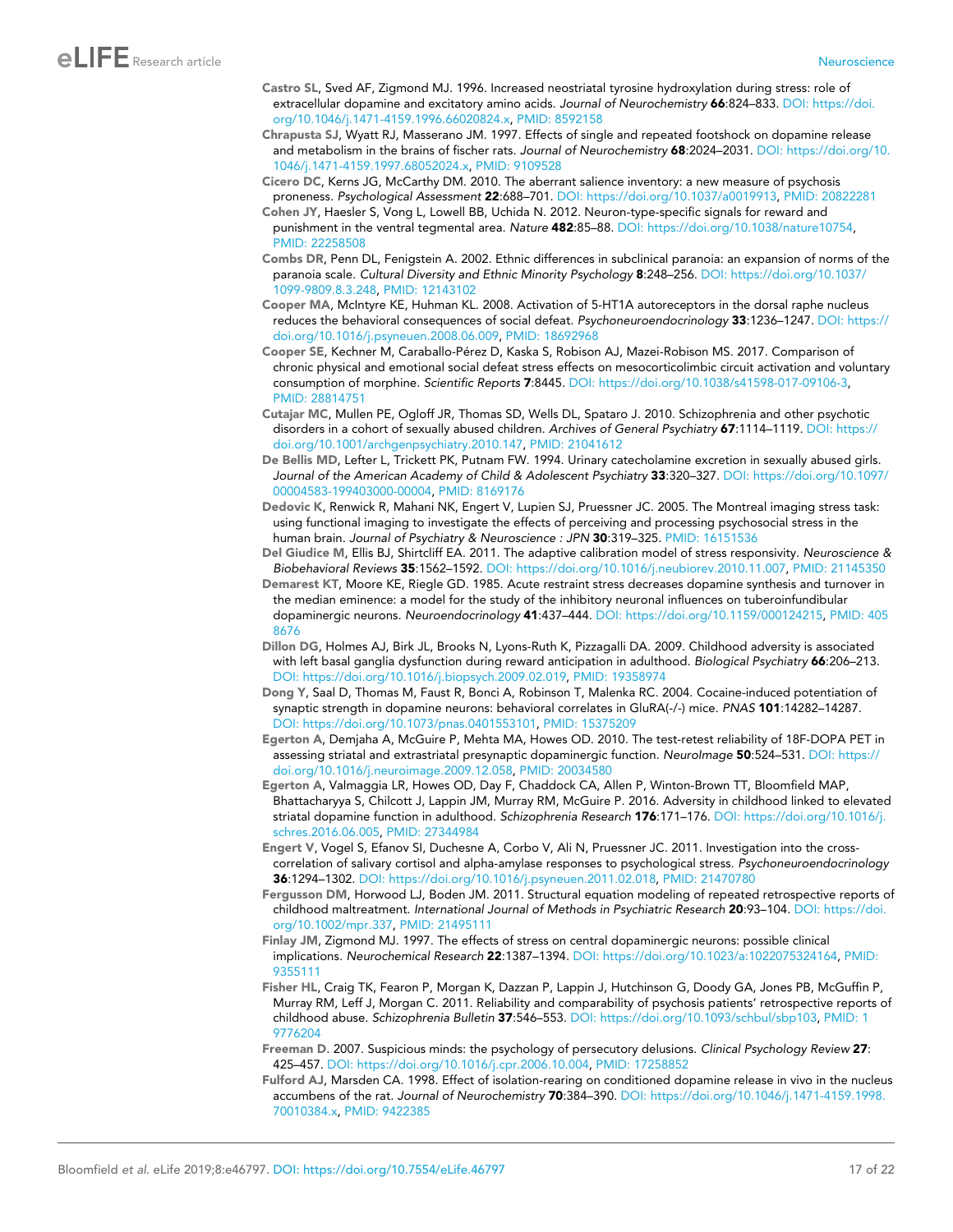# <span id="page-17-0"></span>eLIFE Research article **Neuroscience**

- Gelernter J, Goldman D, Risch N. 1993. The A1 allele at the D2 dopamine receptor gene and alcoholism. A reappraisal. *Jama* 269:1673–1677. DOI:<https://doi.org/10.1001/jama.1993.03500130087038>, PMID: [8095994](http://www.ncbi.nlm.nih.gov/pubmed/8095994)
- Gilbert R, Kemp A, Thoburn J, Sidebotham P, Radford L, Glaser D, MacMillan HL. 2009. Recognising and responding to child maltreatment. *The Lancet* 373:167–180. DOI: [https://doi.org/10.1016/S0140-6736\(08\)](https://doi.org/10.1016/S0140-6736(08)61707-9) [61707-9](https://doi.org/10.1016/S0140-6736(08)61707-9)
- Gooding HC, Milliren CE, Austin SB, Sheridan MA, McLaughlin KA. 2016. Child abuse, resting blood pressure, and blood pressure reactivity to psychosocial stress. *Journal of Pediatric Psychology* 41:5–14. DOI: [https://doi.](https://doi.org/10.1093/jpepsy/jsv040) [org/10.1093/jpepsy/jsv040,](https://doi.org/10.1093/jpepsy/jsv040) PMID: [25979082](http://www.ncbi.nlm.nih.gov/pubmed/25979082)
- Graziane NM, Polter AM, Briand LA, Pierce RC, Kauer JA. 2013. Kappa opioid receptors regulate stress-induced cocaine seeking and synaptic plasticity. *Neuron* 77:942–954. DOI: [https://doi.org/10.1016/j.neuron.2012.12.](https://doi.org/10.1016/j.neuron.2012.12.034) [034,](https://doi.org/10.1016/j.neuron.2012.12.034) PMID: [23473323](http://www.ncbi.nlm.nih.gov/pubmed/23473323)
- Greer TM, Vendemia JM, Stancil M. 2012. Neural correlates of race-related social evaluations for african americans and white americans. *Neuropsychology* 26:704–712. DOI:<https://doi.org/10.1037/a0030035>, PMID: [23106117](http://www.ncbi.nlm.nih.gov/pubmed/23106117)
- Gresch PJ, Sved AF, Zigmond MJ, Finlay JM. 1994. Stress-induced sensitization of dopamine and norepinephrine efflux in medial prefrontal cortex of the rat. *Journal of Neurochemistry* 63:575–583. DOI: [https://doi.org/10.](https://doi.org/10.1046/j.1471-4159.1994.63020575.x) [1046/j.1471-4159.1994.63020575.x](https://doi.org/10.1046/j.1471-4159.1994.63020575.x), PMID: [8035182](http://www.ncbi.nlm.nih.gov/pubmed/8035182)
- Guloksuz S, van Nierop M, Lieb R, van Winkel R, Wittchen HU, van Os J. 2015. Evidence that the presence of psychosis in non-psychotic disorder is environment-dependent and mediated by severity of non-psychotic psychopathology. *Psychological Medicine* 45:2389–2401. DOI:<https://doi.org/10.1017/S0033291715000380>, PMID: [25804288](http://www.ncbi.nlm.nih.gov/pubmed/25804288)
- Haber SN. 2014. The place of dopamine in the cortico-basal ganglia circuit. *Neuroscience* 282:248–257. DOI: [https://doi.org/10.1016/j.neuroscience.2014.10.008,](https://doi.org/10.1016/j.neuroscience.2014.10.008) PMID: [25445194](http://www.ncbi.nlm.nih.gov/pubmed/25445194)
- Hall FS, Wilkinson LS, Humby T, Robbins TW. 1999. Maternal deprivation of neonatal rats produces enduring changes in dopamine function. *Synapse* 32:37–43. DOI: [https://doi.org/10.1002/\(SICI\)1098-2396\(199904\)32:](https://doi.org/10.1002/(SICI)1098-2396(199904)32:1%3C37::AID-SYN5%3E3.0.CO;2-4) [1<37::AID-SYN5>3.0.CO;2-4,](https://doi.org/10.1002/(SICI)1098-2396(199904)32:1%3C37::AID-SYN5%3E3.0.CO;2-4) PMID: [10188636](http://www.ncbi.nlm.nih.gov/pubmed/10188636)
- Hanson JL, Hariri AR, Williamson DE. 2015. Blunted ventral striatum development in adolescence reflects emotional neglect and predicts depressive symptoms. *Biological Psychiatry* 78:598–605. DOI: [https://doi.org/](https://doi.org/10.1016/j.biopsych.2015.05.010) [10.1016/j.biopsych.2015.05.010](https://doi.org/10.1016/j.biopsych.2015.05.010), PMID: [26092778](http://www.ncbi.nlm.nih.gov/pubmed/26092778)
- Hjern A, Wicks S, Dalman C. 2004. Social adversity contributes to high morbidity in psychoses in immigrants–a national cohort study in two generations of swedish residents. *Psychological Medicine* 34:1025–1033. DOI: [https://doi.org/10.1017/S003329170300148X,](https://doi.org/10.1017/S003329170300148X) PMID: [15554573](http://www.ncbi.nlm.nih.gov/pubmed/15554573)
- Holly EN, Miczek KA. 2016. Ventral tegmental area dopamine revisited: effects of acute and repeated stress. *Psychopharmacology* 233:163–186. DOI: [https://doi.org/10.1007/s00213-015-4151-3,](https://doi.org/10.1007/s00213-015-4151-3) PMID: [26676983](http://www.ncbi.nlm.nih.gov/pubmed/26676983)
- Holmes TH, Rahe RH. 1967. The social readjustment rating scale. *Journal of Psychosomatic Research* 11:213– 218. DOI: [https://doi.org/10.1016/0022-3999\(67\)90010-4](https://doi.org/10.1016/0022-3999(67)90010-4), PMID: [6059863](http://www.ncbi.nlm.nih.gov/pubmed/6059863)
- Howes OD, Montgomery AJ, Asselin MC, Murray RM, Valli I, Tabraham P, Bramon-Bosch E, Valmaggia L, Johns L, Broome M, McGuire PK, Grasby PM. 2009. Elevated striatal dopamine function linked to prodromal signs of schizophrenia. *Archives of General Psychiatry* 66:13–20. DOI: [https://doi.org/10.1001/archgenpsychiatry.2008.](https://doi.org/10.1001/archgenpsychiatry.2008.514) [514,](https://doi.org/10.1001/archgenpsychiatry.2008.514) PMID: [19124684](http://www.ncbi.nlm.nih.gov/pubmed/19124684)
- Howes OD, Shotbolt P, Bloomfield M, Daalman K, Demjaha A, Diederen KM, Ibrahim K, Kim E, McGuire P, Kahn RS, Sommer IE. 2013. Dopaminergic function in the psychosis spectrum: an [18F]-DOPA imaging study in healthy individuals with auditory hallucinations. *Schizophrenia Bulletin* 39:807–814. DOI: [https://doi.org/10.](https://doi.org/10.1093/schbul/sbr195) [1093/schbul/sbr195](https://doi.org/10.1093/schbul/sbr195), PMID: [22282457](http://www.ncbi.nlm.nih.gov/pubmed/22282457)
- Howes OD, Murray RM. 2014. Schizophrenia: an integrated sociodevelopmental-cognitive model. *The Lancet* 383:1677–1687. DOI: [https://doi.org/10.1016/S0140-6736\(13\)62036-X](https://doi.org/10.1016/S0140-6736(13)62036-X)
- Imperato A, Puglisi-Allegra S, Casolini P, Zocchi A, Angelucci L. 1989. Stress-induced enhancement of dopamine and acetylcholine release in limbic structures: role of corticosterone. *European Journal of Pharmacology* 165: 337–338. DOI: [https://doi.org/10.1016/0014-2999\(89\)90735-8,](https://doi.org/10.1016/0014-2999(89)90735-8) PMID: [2776836](http://www.ncbi.nlm.nih.gov/pubmed/2776836)
- Janssen I, Krabbendam L, Bak M, Hanssen M, Vollebergh W, de Graaf R, van Os J. 2004. Childhood abuse as a risk factor for psychotic experiences. *Acta Psychiatrica Scandinavica* 109:38–45. DOI: [https://doi.org/10.1046/j.](https://doi.org/10.1046/j.0001-690X.2003.00217.x) [0001-690X.2003.00217.x](https://doi.org/10.1046/j.0001-690X.2003.00217.x), PMID: [14674957](http://www.ncbi.nlm.nih.gov/pubmed/14674957)
- Karssen AM, Meijer OC, Berry A, Sanjuan Piñol R, de Kloet ER. 2005. Low doses of dexamethasone can produce a hypocorticosteroid state in the brain. *Endocrinology* 146:5587–5595. DOI: [https://doi.org/10.1210/en.2005-](https://doi.org/10.1210/en.2005-0501) [0501](https://doi.org/10.1210/en.2005-0501), PMID: [16150912](http://www.ncbi.nlm.nih.gov/pubmed/16150912)
- Kelleher I, Keeley H, Corcoran P, Ramsay H, Wasserman C, Carli V, Sarchiapone M, Hoven C, Wasserman D, Cannon M. 2013. Childhood trauma and psychosis in a prospective cohort study: cause, effect, and directionality. *American Journal of Psychiatry* 170:734–741. DOI: [https://doi.org/10.1176/appi.ajp.2012.](https://doi.org/10.1176/appi.ajp.2012.12091169) [12091169,](https://doi.org/10.1176/appi.ajp.2012.12091169) PMID: [23599019](http://www.ncbi.nlm.nih.gov/pubmed/23599019)
- Kirschbaum C, Kudielka BM, Gaab J, Schommer NC, Hellhammer DH. 1999. Impact of gender, menstrual cycle phase, and oral contraceptives on the activity of the hypothalamus-pituitary-adrenal Axis. *Psychosomatic Medicine* 61:154–162. DOI:<https://doi.org/10.1097/00006842-199903000-00006>, PMID: [10204967](http://www.ncbi.nlm.nih.gov/pubmed/10204967)
- Koob GF, Caine SB, Parsons L, Markou A, Weiss F. 1997. Opponent process model and psychostimulant addiction. *Pharmacology Biochemistry and Behavior* 57:513–521. DOI: [https://doi.org/10.1016/S0091-3057\(96\)](https://doi.org/10.1016/S0091-3057(96)00438-8) [00438-8](https://doi.org/10.1016/S0091-3057(96)00438-8), PMID: [9218276](http://www.ncbi.nlm.nih.gov/pubmed/9218276)
- Koob GF, Volkow ND. 2016. Neurobiology of addiction: a neurocircuitry analysis. *The Lancet Psychiatry* 3:760– 773. DOI: [https://doi.org/10.1016/S2215-0366\(16\)00104-8,](https://doi.org/10.1016/S2215-0366(16)00104-8) PMID: [27475769](http://www.ncbi.nlm.nih.gov/pubmed/27475769)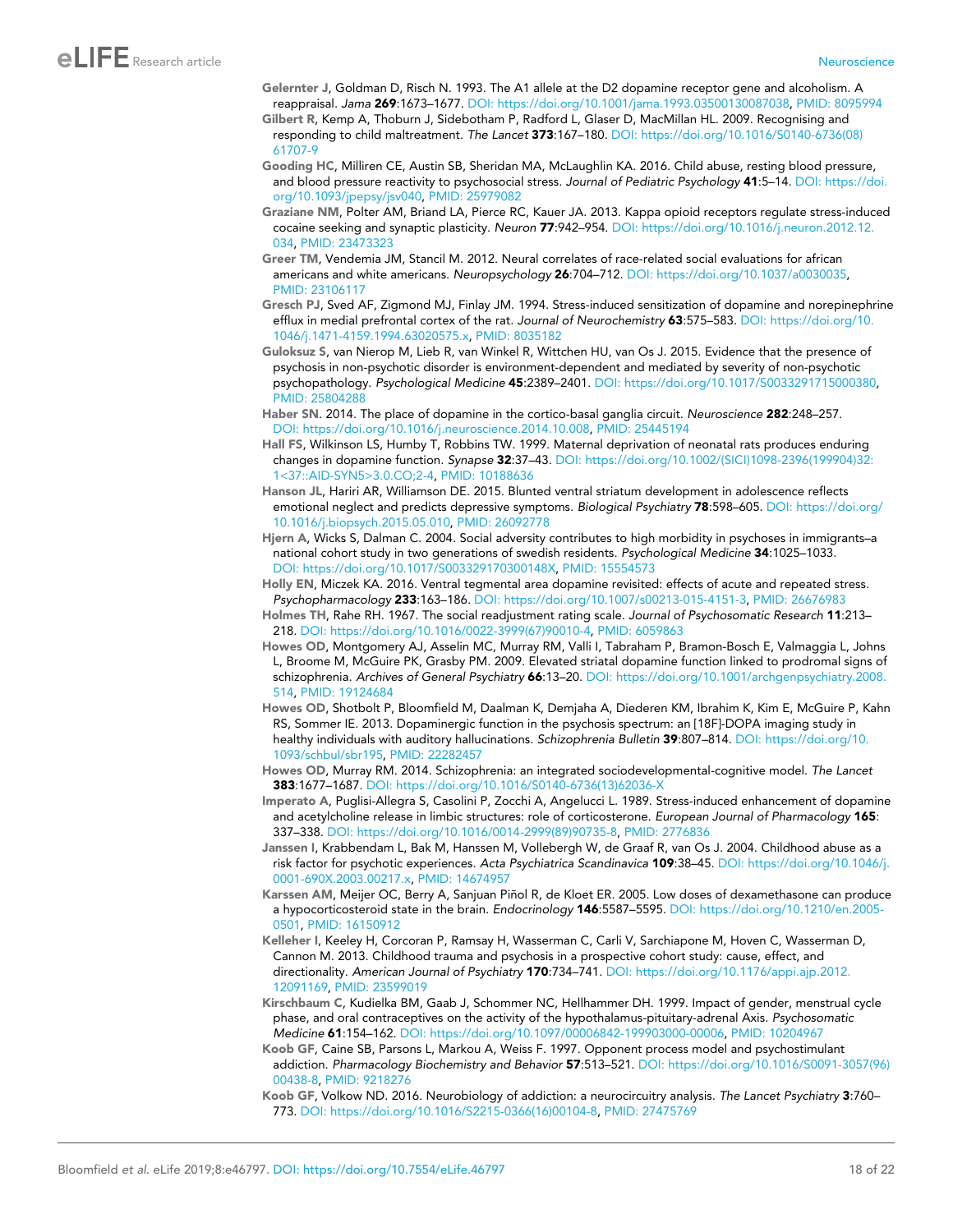- <span id="page-18-0"></span>Kosten TA, Zhang XY, Kehoe P. 2003. Chronic neonatal isolation stress enhances cocaine-induced increases in ventral striatal dopamine levels in rat pups. *Developmental Brain Research* 141:109–116. DOI: [https://doi.org/](https://doi.org/10.1016/S0165-3806(03)00003-8) [10.1016/S0165-3806\(03\)00003-8](https://doi.org/10.1016/S0165-3806(03)00003-8), PMID: [12644254](http://www.ncbi.nlm.nih.gov/pubmed/12644254)
- Kumakura Y, Cumming P. 2009. PET studies of cerebral levodopa metabolism: a review of clinical findings and modeling approaches. *The Neuroscientist* 15:635–650. DOI:<https://doi.org/10.1177/1073858409338217>, PMID: [19793723](http://www.ncbi.nlm.nih.gov/pubmed/19793723)
- Lataster J, Myin-Germeys I, Lieb R, Wittchen HU, van Os J. 2012. Adversity and psychosis: a 10-year prospective study investigating synergism between early and recent adversity in psychosis. *Acta Psychiatrica Scandinavica* 125:388–399. DOI:<https://doi.org/10.1111/j.1600-0447.2011.01805.x>, PMID: [22128839](http://www.ncbi.nlm.nih.gov/pubmed/22128839)
- Lederbogen F, Kirsch P, Haddad L, Streit F, Tost H, Schuch P, Wüst S, Pruessner JC, Rietschel M, Deuschle M, Meyer-Lindenberg A. 2011. City living and urban upbringing affect neural social stress processing in humans. *Nature* 474:498–501. DOI: [https://doi.org/10.1038/nature10190,](https://doi.org/10.1038/nature10190) PMID: [21697947](http://www.ncbi.nlm.nih.gov/pubmed/21697947)
- Lewinsohn PM, Rosenbaum M. 1987. Recall of parental behavior by acute depressives, remitted depressives, and nondepressives. *Journal of Personality and Social Psychology* 52:611–619. DOI: [https://doi.org/10.1037/](https://doi.org/10.1037/0022-3514.52.3.611) [0022-3514.52.3.611](https://doi.org/10.1037/0022-3514.52.3.611), PMID: [3572729](http://www.ncbi.nlm.nih.gov/pubmed/3572729)
- Lindley SE, Bengoechea TG, Schatzberg AF, Wong DL. 1999. Glucocorticoid effects on mesotelencephalic dopamine neurotransmission. *Neuropsychopharmacology* 21:399–407. DOI: [https://doi.org/10.1016/S0893-](https://doi.org/10.1016/S0893-133X(98)00103-1) [133X\(98\)00103-1,](https://doi.org/10.1016/S0893-133X(98)00103-1) PMID: [10457537](http://www.ncbi.nlm.nih.gov/pubmed/10457537)
- Love TM. 2014. Oxytocin, motivation and the role of dopamine. *Pharmacology Biochemistry and Behavior* 119: 49–60. DOI: [https://doi.org/10.1016/j.pbb.2013.06.011,](https://doi.org/10.1016/j.pbb.2013.06.011) PMID: [23850525](http://www.ncbi.nlm.nih.gov/pubmed/23850525)
- Mangiavacchi S, Masi F, Scheggi S, Leggio B, De Montis MG, Gambarana C. 2001. Long-term behavioral and neurochemical effects of chronic stress exposure in rats. *Journal of Neurochemistry* 79:1113–1121. DOI: [https://doi.org/10.1046/j.1471-4159.2001.00665.x,](https://doi.org/10.1046/j.1471-4159.2001.00665.x) PMID: [11752052](http://www.ncbi.nlm.nih.gov/pubmed/11752052)
- Martinez D, Slifstein M, Broft A, Mawlawi O, Hwang DR, Huang Y, Cooper T, Kegeles L, Zarahn E, Abi-Dargham A, Haber SN, Laruelle M. 2003. Imaging human mesolimbic dopamine transmission with positron emission tomography. part II: amphetamine-induced dopamine release in the functional subdivisions of the striatum. *Journal of Cerebral Blood Flow & Metabolism* 23:285–300. DOI: [https://doi.org/10.1097/01.WCB.0000048520.](https://doi.org/10.1097/01.WCB.0000048520.34839.1A) [34839.1A,](https://doi.org/10.1097/01.WCB.0000048520.34839.1A) PMID: [12621304](http://www.ncbi.nlm.nih.gov/pubmed/12621304)
- Maruyama Y, Kawano A, Okamoto S, Ando T, Ishitobi Y, Tanaka Y, Inoue A, Imanaga J, Kanehisa M, Higuma H, Ninomiya T, Tsuru J, Hanada H, Akiyoshi J. 2012. Differences in salivary alpha-amylase and cortisol responsiveness following exposure to electrical stimulation versus the trier social stress tests. *PLOS ONE* 7: e39375. DOI: [https://doi.org/10.1371/journal.pone.0039375,](https://doi.org/10.1371/journal.pone.0039375) PMID: [22859941](http://www.ncbi.nlm.nih.gov/pubmed/22859941)
- Matthews K, Hall FS, Wilkinson LS, Robbins TW. 1996. Retarded acquisition and reduced expression of conditioned locomotor activity in adult rats following repeated early maternal separation: effects of Prefeeding, d-amphetamine, dopamine antagonists and clonidine. *Psychopharmacology* 126:75–84. DOI: [https://doi.org/](https://doi.org/10.1007/BF02246414) [10.1007/BF02246414](https://doi.org/10.1007/BF02246414), PMID: [8853220](http://www.ncbi.nlm.nih.gov/pubmed/8853220)
- Mauss IB, Levenson RW, McCarter L, Wilhelm FH, Gross JJ. 2005. The tie that binds? coherence among emotion experience, behavior, and physiology. *Emotion* 5:175–190. DOI:<https://doi.org/10.1037/1528-3542.5.2.175>, PMID: [15982083](http://www.ncbi.nlm.nih.gov/pubmed/15982083)
- McCutcheon R, Bloomfield MAP, Dahoun T, Quinlan M, Terbeck S, Mehta M, Howes O. 2018. Amygdala reactivity in ethnic minorities and its relationship to the social environment: an fMRI study. *Psychological Medicine* 48:1985–1992. DOI: [https://doi.org/10.1017/S0033291717003506,](https://doi.org/10.1017/S0033291717003506) PMID: [29328019](http://www.ncbi.nlm.nih.gov/pubmed/29328019)
- McEwen BS. 1998. Stress, adaptation, and disease. allostasis and allostatic load. *Annals of the New York Academy of Sciences* 840:33–44. DOI:<https://doi.org/10.1111/j.1749-6632.1998.tb09546.x>, PMID: [9629234](http://www.ncbi.nlm.nih.gov/pubmed/9629234)
- McGowan S, Lawrence AD, Sales T, Quested D, Grasby P. 2004. Presynaptic dopaminergic dysfunction in schizophrenia: a positron emission tomographic [18F]fluorodopa study. *Archives of General Psychiatry* 61:134– 142. DOI: [https://doi.org/10.1001/archpsyc.61.2.134,](https://doi.org/10.1001/archpsyc.61.2.134) PMID: [14757589](http://www.ncbi.nlm.nih.gov/pubmed/14757589)
- McLaughlin KA, Kubzansky LD, Dunn EC, Waldinger R, Vaillant G, Koenen KC. 2010. Childhood social environment, emotional reactivity to stress, and mood and anxiety disorders across the life course. *Depression and Anxiety* 27:1087–1094. DOI:<https://doi.org/10.1002/da.20762>, PMID: [21132844](http://www.ncbi.nlm.nih.gov/pubmed/21132844)
- Meaney MJ, Brake W, Gratton A. 2002. Environmental regulation of the development of mesolimbic dopamine systems: a neurobiological mechanism for vulnerability to drug abuse? *Psychoneuroendocrinology* 27:127–138. DOI: [https://doi.org/10.1016/S0306-4530\(01\)00040-3](https://doi.org/10.1016/S0306-4530(01)00040-3), PMID: [11750774](http://www.ncbi.nlm.nih.gov/pubmed/11750774)
- Mehta MA, Gore-Langton E, Golembo N, Colvert E, Williams SC, Sonuga-Barke E. 2010. Hyporesponsive reward anticipation in the basal ganglia following severe institutional deprivation early in life. *Journal of Cognitive Neuroscience* 22:2316–2325. DOI: [https://doi.org/10.1162/jocn.2009.21394,](https://doi.org/10.1162/jocn.2009.21394) PMID: [19929329](http://www.ncbi.nlm.nih.gov/pubmed/19929329)
- Meyer JS. 1985. Biochemical effects of corticosteroids on neural tissues. *Physiological Reviews* 65:946–1020. DOI:<https://doi.org/10.1152/physrev.1985.65.4.946>, PMID: [2414792](http://www.ncbi.nlm.nih.gov/pubmed/2414792)
- Meyer-Lindenberg A, Miletich RS, Kohn PD, Esposito G, Carson RE, Quarantelli M, Weinberger DR, Berman KF. 2002. Reduced prefrontal activity predicts exaggerated striatal dopaminergic function in schizophrenia. *Nature Neuroscience* 5:267–271. DOI:<https://doi.org/10.1038/nn804>, PMID: [11865311](http://www.ncbi.nlm.nih.gov/pubmed/11865311)
- Miczek KA, Nikulina EM, Shimamoto A, Covington HE. 2011. Escalated or suppressed cocaine reward, tegmental BDNF, and accumbal dopamine caused by episodic versus continuous social stress in rats. *Journal of Neuroscience* 31:9848–9857. DOI: [https://doi.org/10.1523/JNEUROSCI.0637-11.2011,](https://doi.org/10.1523/JNEUROSCI.0637-11.2011) PMID: [21734276](http://www.ncbi.nlm.nih.gov/pubmed/21734276)
- Miller GA, Chapman JP. 2001. Misunderstanding analysis of covariance. *Journal of Abnormal Psychology* 110: 40–48. DOI:<https://doi.org/10.1037/0021-843X.110.1.40>, PMID: [11261398](http://www.ncbi.nlm.nih.gov/pubmed/11261398)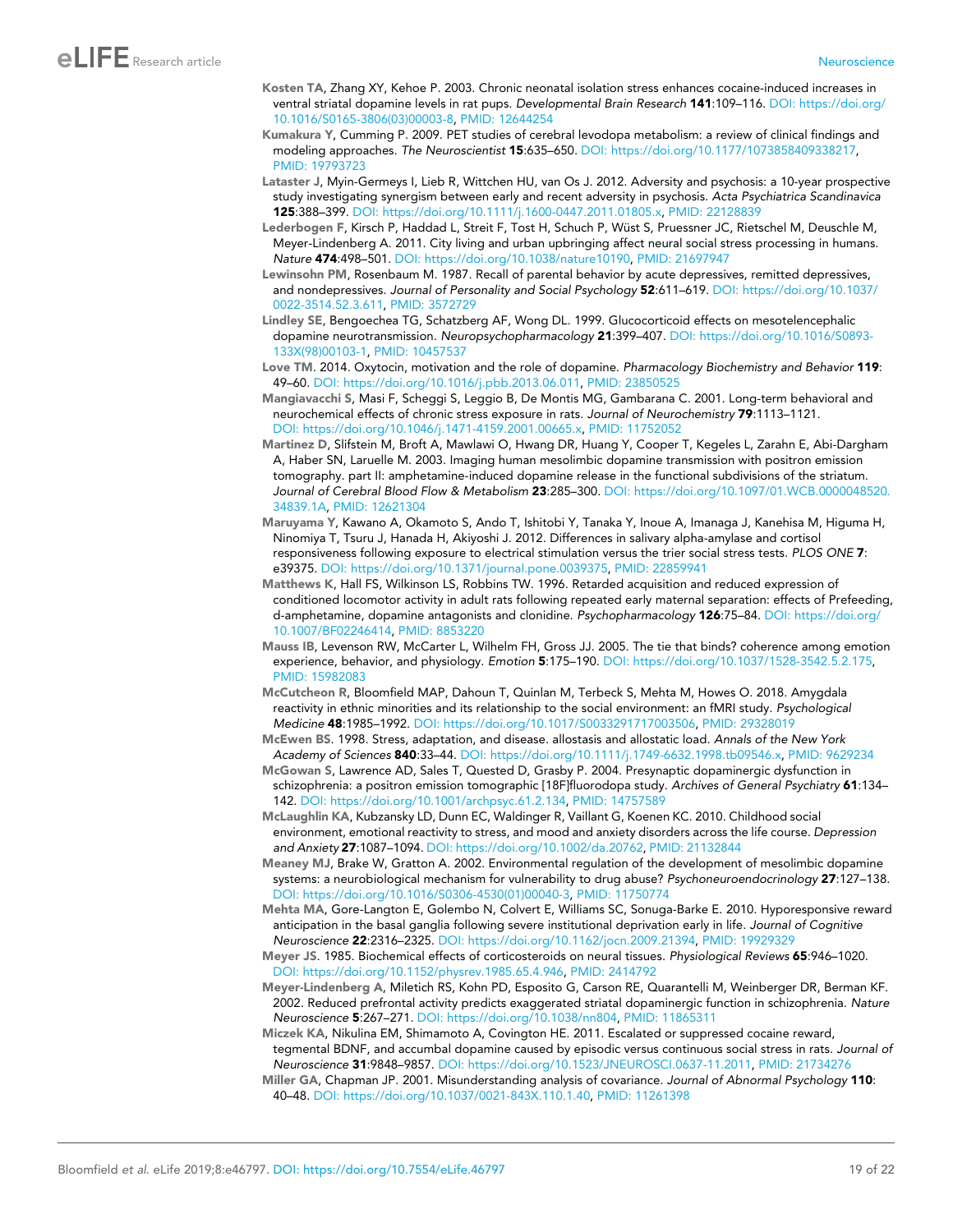- <span id="page-19-0"></span>Moreines JL, Owrutsky ZL, Grace AA. 2017. Involvement of infralimbic prefrontal cortex but not lateral habenula in dopamine attenuation after chronic mild stress. *Neuropsychopharmacology* 42:904–913. DOI: [https://doi.](https://doi.org/10.1038/npp.2016.249) [org/10.1038/npp.2016.249,](https://doi.org/10.1038/npp.2016.249) PMID: [27813530](http://www.ncbi.nlm.nih.gov/pubmed/27813530)
- Morgan C, Kirkbride J, Hutchinson G, Craig T, Morgan K, Dazzan P, Boydell J, Doody GA, Jones PB, Murray RM, Leff J, Fearon P. 2008. Cumulative social disadvantage, ethnicity and first-episode psychosis: a case-control study. *Psychological Medicine* 38:1701–1715. DOI:<https://doi.org/10.1017/S0033291708004534>, PMID: [1](http://www.ncbi.nlm.nih.gov/pubmed/19000327) [9000327](http://www.ncbi.nlm.nih.gov/pubmed/19000327)
- Morgan C, Charalambides M, Hutchinson G, Murray RM. 2010. Migration, ethnicity, and psychosis: toward a sociodevelopmental model. *Schizophrenia Bulletin* 36:655–664. DOI: [https://doi.org/10.1093/schbul/sbq051,](https://doi.org/10.1093/schbul/sbq051) PMID: [20513653](http://www.ncbi.nlm.nih.gov/pubmed/20513653)
- Morgan C, Reininghaus U, Fearon P, Hutchinson G, Morgan K, Dazzan P, Boydell J, Kirkbride JB, Doody GA, Jones PB, Murray RM, Craig T. 2014. Modelling the interplay between childhood and adult adversity in pathways to psychosis: initial evidence from the AESOP study. *Psychological Medicine* 44:407–419. DOI:<https://doi.org/10.1017/S0033291713000767>, PMID: [23590972](http://www.ncbi.nlm.nih.gov/pubmed/23590972)
- Morgan C, Fisher H. 2007. Environment and schizophrenia: environmental factors in schizophrenia: childhood trauma–a critical review. *Schizophrenia Bulletin* 33:3–10. DOI: [https://doi.org/10.1093/schbul/sbl053,](https://doi.org/10.1093/schbul/sbl053) PMID: [17105965](http://www.ncbi.nlm.nih.gov/pubmed/17105965)
- Niehaus JL, Murali M, Kauer JA. 2010. Drugs of abuse and stress impair LTP at inhibitory synapses in the ventral tegmental area. *European Journal of Neuroscience* 32:108–117. DOI: [https://doi.org/10.1111/j.1460-9568.](https://doi.org/10.1111/j.1460-9568.2010.07256.x) [2010.07256.x](https://doi.org/10.1111/j.1460-9568.2010.07256.x), PMID: [20608969](http://www.ncbi.nlm.nih.gov/pubmed/20608969)
- Nutt DJ. 2006. The role of dopamine and norepinephrine in depression and antidepressant treatment. *The Journal of Clinical Psychiatry* 67 Suppl 6:3–8. PMID: [16848670](http://www.ncbi.nlm.nih.gov/pubmed/16848670)
- Olweus DA. 1996. *The Revised Olweus Bully/Victim Questionnaire*. Bergen: University of Bergen. DOI: [https://](https://doi.org/10.1037/t09634-000) [doi.org/10.1037/t09634-000](https://doi.org/10.1037/t09634-000)
- Osborn DP, Levy G, Nazareth I, Petersen I, Islam A, King MB. 2007. Relative risk of cardiovascular and Cancer mortality in people with severe mental illness from the united kingdom's General Practice Rsearch Database. *Archives of General Psychiatry* 64:242–249. DOI: [https://doi.org/10.1001/archpsyc.64.2.242,](https://doi.org/10.1001/archpsyc.64.2.242) PMID: [17283292](http://www.ncbi.nlm.nih.gov/pubmed/17283292)
- Oswald LM, Wand GS, Kuwabara H, Wong DF, Zhu S, Brasic JR. 2014. History of childhood adversity is positively associated with ventral striatal dopamine responses to amphetamine. *Psychopharmacology* 231:2417–2433. DOI:<https://doi.org/10.1007/s00213-013-3407-z>, PMID: [24448898](http://www.ncbi.nlm.nih.gov/pubmed/24448898)
- Paivio SC. 2001. Stability of retrospective self-reports of child abuse and neglect before and after therapy for child abuse issues. *Child Abuse & Neglect* 25:1053–1068. DOI: [https://doi.org/10.1016/S0145-2134\(01\)00256-](https://doi.org/10.1016/S0145-2134(01)00256-3) [3,](https://doi.org/10.1016/S0145-2134(01)00256-3) PMID: [11601597](http://www.ncbi.nlm.nih.gov/pubmed/11601597)
- Parker G. 1983. Parental 'affectionless control' as an antecedent to adult depression. A risk factor delineated. *Archives of General Psychiatry* 40:956–960. DOI:<https://doi.org/10.1001/archpsyc.1983.01790080038005>, PMID: [6615158](http://www.ncbi.nlm.nih.gov/pubmed/6615158)
- Payer D, Williams B, Mansouri E, Stevanovski S, Nakajima S, Le Foll B, Kish S, Houle S, Mizrahi R, George SR, George TP, Boileau I. 2017. Corticotropin-releasing hormone and dopamine release in healthy individuals. *Psychoneuroendocrinology* 76:192–196. DOI:<https://doi.org/10.1016/j.psyneuen.2016.11.034>
- Pedersen CB, Mortensen PB. 2001. Evidence of a dose-response relationship between urbanicity during upbringing and schizophrenia risk. *Archives of General Psychiatry* 58:1039–1046. DOI: [https://doi.org/10.1001/](https://doi.org/10.1001/archpsyc.58.11.1039) [archpsyc.58.11.1039](https://doi.org/10.1001/archpsyc.58.11.1039), PMID: [11695950](http://www.ncbi.nlm.nih.gov/pubmed/11695950)
- Penninx BW. 2017. Depression and cardiovascular disease: epidemiological evidence on their linking mechanisms. *Neuroscience & Biobehavioral Reviews* 74:277–286. DOI: [https://doi.org/10.1016/j.neubiorev.](https://doi.org/10.1016/j.neubiorev.2016.07.003) [2016.07.003](https://doi.org/10.1016/j.neubiorev.2016.07.003), PMID: [27461915](http://www.ncbi.nlm.nih.gov/pubmed/27461915)
- Pruessner JC, Champagne F, Meaney MJ, Dagher A. 2004. Dopamine release in response to a psychological stress in humans and its relationship to early life maternal care: a positron emission tomography study using [11C]raclopride. *Journal of Neuroscience* 24:2825–2831. DOI: [https://doi.org/10.1523/JNEUROSCI.3422-03.](https://doi.org/10.1523/JNEUROSCI.3422-03.2004) [2004](https://doi.org/10.1523/JNEUROSCI.3422-03.2004), PMID: [15028776](http://www.ncbi.nlm.nih.gov/pubmed/15028776)
- Reininghaus U, Gayer-Anderson C, Valmaggia L, Kempton MJ, Calem M, Onyejiaka A, Hubbard K, Dazzan P, Beards S, Fisher HL, Mills JG, McGuire P, Craig TK, Garety P, van Os J, Murray RM, Wykes T, Myin-Germeys I, Morgan C. 2016. Psychological processes underlying the association between childhood trauma and psychosis in daily life: an experience sampling study. *Psychological Medicine* 46:2799–2813. DOI: [https://doi.org/10.](https://doi.org/10.1017/S003329171600146X) [1017/S003329171600146X](https://doi.org/10.1017/S003329171600146X), PMID: [27400863](http://www.ncbi.nlm.nih.gov/pubmed/27400863)
- Saal D, Dong Y, Bonci A, Malenka RC. 2003. Drugs of abuse and stress trigger a common synaptic adaptation in dopamine neurons. *Neuron* 37:577–582. DOI: [https://doi.org/10.1016/S0896-6273\(03\)00021-7](https://doi.org/10.1016/S0896-6273(03)00021-7), PMID: [12597](http://www.ncbi.nlm.nih.gov/pubmed/12597856) [856](http://www.ncbi.nlm.nih.gov/pubmed/12597856)
- Salokangas RK, Vilkman H, Ilonen T, Taiminen T, Bergman J, Haaparanta M, Solin O, Alanen A, Syvälahti E, Hietala J. 2000. High levels of dopamine activity in the basal ganglia of cigarette smokers. *American Journal of Psychiatry* 157:632–634. DOI:<https://doi.org/10.1176/appi.ajp.157.4.632>, PMID: [10739427](http://www.ncbi.nlm.nih.gov/pubmed/10739427)
- Schäfer I, Fisher HL. 2011. Childhood trauma and psychosis what is the evidence? *Dialogues in Clinical Neuroscience* 13:360–365. PMID: [22033827](http://www.ncbi.nlm.nih.gov/pubmed/22033827)
- Schultz W. 2016. Dopamine reward prediction-error signalling: a two-component response. *Nature Reviews Neuroscience* 17:183–195. DOI: [https://doi.org/10.1038/nrn.2015.26,](https://doi.org/10.1038/nrn.2015.26) PMID: [26865020](http://www.ncbi.nlm.nih.gov/pubmed/26865020)
- Scott KM, McLaughlin KA, Smith DA, Ellis PM. 2012. Childhood maltreatment and DSM-IV adult mental disorders: comparison of prospective and retrospective findings. *British Journal of Psychiatry* 200:469–475. DOI:<https://doi.org/10.1192/bjp.bp.111.103267>, PMID: [22661679](http://www.ncbi.nlm.nih.gov/pubmed/22661679)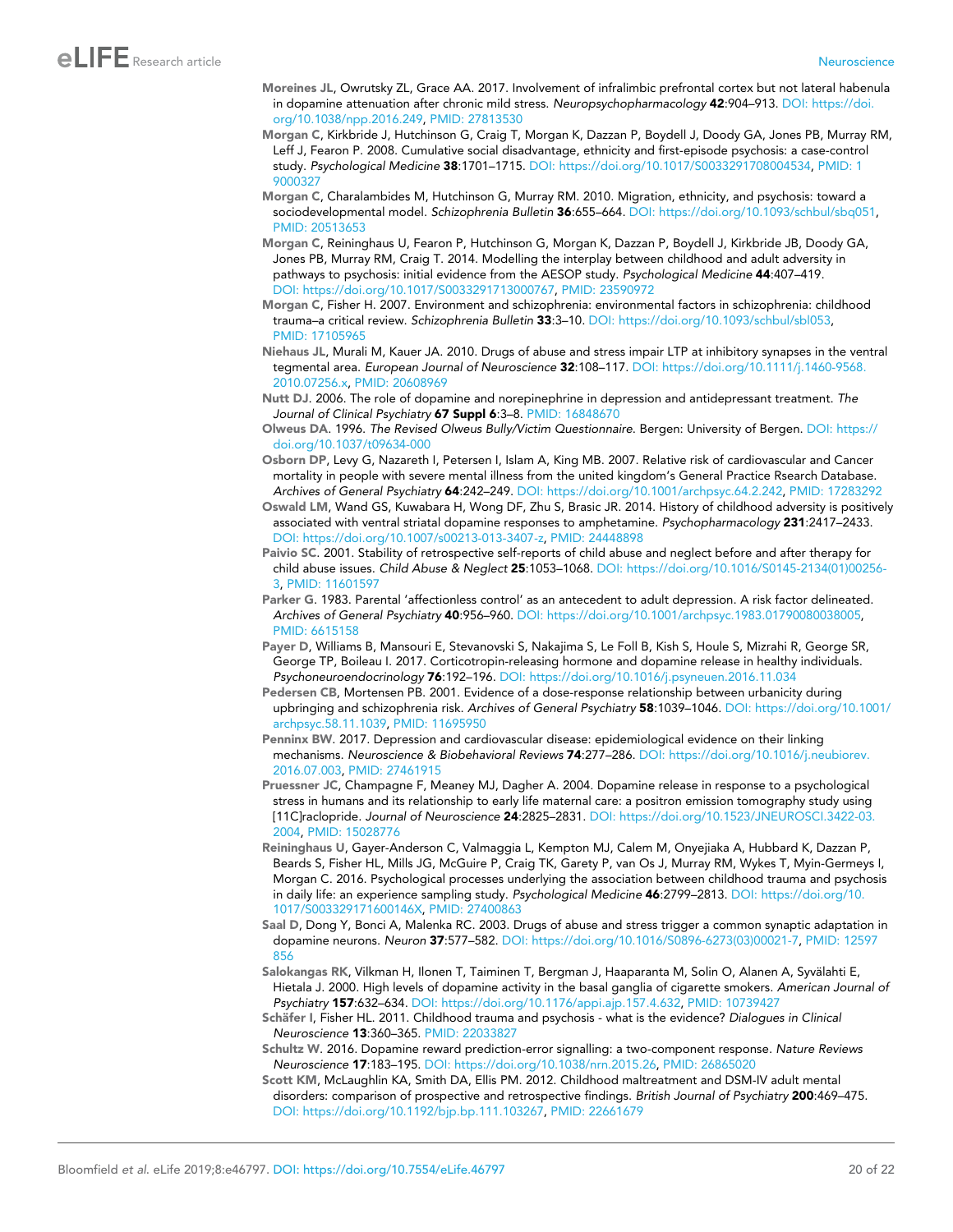# <span id="page-20-0"></span>eLIFE Research article **Neuroscience**

- Seeman MV, Seeman P. 2014. Is schizophrenia a dopamine supersensitivity psychotic reaction? *Progress in Neuro-Psychopharmacology and Biological Psychiatry* 48:155–160. DOI: [https://doi.org/10.1016/j.pnpbp.2013.](https://doi.org/10.1016/j.pnpbp.2013.10.003) [10.003,](https://doi.org/10.1016/j.pnpbp.2013.10.003) PMID: [24128684](http://www.ncbi.nlm.nih.gov/pubmed/24128684)
- Selten JP, Laan W, Kupka R, Smeets HM, van Os J. 2012. Risk of psychiatric treatment for mood disorders and psychotic disorders among migrants and Dutch nationals in Utrecht, The Netherlands. *Social Psychiatry and Psychiatric Epidemiology* 47:271–278. DOI:<https://doi.org/10.1007/s00127-010-0335-7>
- Selten JP, Cantor-Graae E. 2005. Social defeat: risk factor for schizophrenia? *British Journal of Psychiatry* 187: 101–102. DOI: [https://doi.org/10.1192/bjp.187.2.101,](https://doi.org/10.1192/bjp.187.2.101) PMID: [16055818](http://www.ncbi.nlm.nih.gov/pubmed/16055818)
- Shaham Y, Erb S, Stewart J. 2000. Stress-induced relapse to heroin and cocaine seeking in rats: a review. *Brain Research Reviews* 33:13–33. DOI: [https://doi.org/10.1016/S0165-0173\(00\)00024-2](https://doi.org/10.1016/S0165-0173(00)00024-2), PMID: [10967352](http://www.ncbi.nlm.nih.gov/pubmed/10967352)
- Sharpley M, Hutchinson G, McKenzie K, Murray RM. 2001. Understanding the excess of psychosis among the African-Caribbean population in England. review of current hypotheses. *The British Journal of Psychiatry. Supplement* 40:s60–s68. PMID: [11315227](http://www.ncbi.nlm.nih.gov/pubmed/11315227)
- Shimamoto A, Debold JF, Holly EN, Miczek KA. 2011. Blunted accumbal dopamine response to cocaine following chronic social stress in female rats: exploring a link between depression and drug abuse. *Psychopharmacology* 218:271–279. DOI: [https://doi.org/10.1007/s00213-011-2364-7,](https://doi.org/10.1007/s00213-011-2364-7) PMID: [21638221](http://www.ncbi.nlm.nih.gov/pubmed/21638221)
- Sinha R. 2007. The role of stress in addiction relapse. *Current Psychiatry Reports* 9:388–395. DOI: [https://doi.](https://doi.org/10.1007/s11920-007-0050-6) [org/10.1007/s11920-007-0050-6,](https://doi.org/10.1007/s11920-007-0050-6) PMID: [17915078](http://www.ncbi.nlm.nih.gov/pubmed/17915078)
- Sinha R. 2009. Modeling stress and drug craving in the laboratory: implications for addiction treatment development. *Addiction Biology* 14:84–98. DOI: [https://doi.org/10.1111/j.1369-1600.2008.00134.x,](https://doi.org/10.1111/j.1369-1600.2008.00134.x) PMID: [1](http://www.ncbi.nlm.nih.gov/pubmed/18945295) [8945295](http://www.ncbi.nlm.nih.gov/pubmed/18945295)
- Stokes PR, Shotbolt P, Mehta MA, Turkheimer E, Benecke A, Copeland C, Turkheimer FE, Lingford-Hughes AR, Howes OD. 2013. Nature or nurture? determining the heritability of human striatal dopamine function: an [18F]- DOPA PET study. *Neuropsychopharmacology* 38:485–491. DOI: [https://doi.org/10.1038/npp.2012.207,](https://doi.org/10.1038/npp.2012.207) PMID: [23093224](http://www.ncbi.nlm.nih.gov/pubmed/23093224)
- Studholme C, Hill DL, Hawkes DJ. 1996. Automated 3-D registration of MR and CT images of the head. *Medical Image Analysis* 1:163–175. DOI: [https://doi.org/10.1016/S1361-8415\(96\)80011-9](https://doi.org/10.1016/S1361-8415(96)80011-9), PMID: [9873927](http://www.ncbi.nlm.nih.gov/pubmed/9873927)
- Takiguchi S, Fujisawa TX, Mizushima S, Saito DN, Okamoto Y, Shimada K, Koizumi M, Kumazaki H, Jung M, Kosaka H, Hiratani M, Ohshima Y, Teicher MH, Tomoda A. 2015. Ventral striatum dysfunction in children and adolescents with reactive attachment disorder: functional MRI study. *BJPsych Open* 1:121–128. DOI: [https://](https://doi.org/10.1192/bjpo.bp.115.001586) [doi.org/10.1192/bjpo.bp.115.001586,](https://doi.org/10.1192/bjpo.bp.115.001586) PMID: [27703736](http://www.ncbi.nlm.nih.gov/pubmed/27703736)
- Taylor SE. 2010. Mechanisms linking early life stress to adult health outcomes. *PNAS* 107:8507–8512. DOI: [https://doi.org/10.1073/pnas.1003890107,](https://doi.org/10.1073/pnas.1003890107) PMID: [20442329](http://www.ncbi.nlm.nih.gov/pubmed/20442329)
- Teicher MH, Samson JA, Anderson CM, Ohashi K. 2016. The effects of childhood maltreatment on brain structure, function and connectivity. *Nature Reviews Neuroscience* 17:652–666. DOI: [https://doi.org/10.1038/](https://doi.org/10.1038/nrn.2016.111) [nrn.2016.111](https://doi.org/10.1038/nrn.2016.111), PMID: [27640984](http://www.ncbi.nlm.nih.gov/pubmed/27640984)
- Thompson JL, Urban N, Slifstein M, Xu X, Kegeles LS, Girgis RR, Beckerman Y, Harkavy-Friedman JM, Gil R, Abi-Dargham A. 2013. Striatal dopamine release in schizophrenia comorbid with substance dependence. *Molecular Psychiatry* 18:909–915. DOI:<https://doi.org/10.1038/mp.2012.109>, PMID: [22869037](http://www.ncbi.nlm.nih.gov/pubmed/22869037)
- Thoresen S, Tambs K, Hussain A, Heir T, Johansen VA, Bisson JI. 2010. Brief measure of posttraumatic stress reactions: impact of event Scale-6. *Social Psychiatry and Psychiatric Epidemiology* 45:405–412. DOI: [https://](https://doi.org/10.1007/s00127-009-0073-x) [doi.org/10.1007/s00127-009-0073-x](https://doi.org/10.1007/s00127-009-0073-x), PMID: [19479171](http://www.ncbi.nlm.nih.gov/pubmed/19479171)
- Tidey JW, Miczek KA. 1996. Social defeat stress selectively alters mesocorticolimbic dopamine release: an in vivo microdialysis study. *Brain Research* 721:140–149. DOI: [https://doi.org/10.1016/0006-8993\(96\)00159-X](https://doi.org/10.1016/0006-8993(96)00159-X), PMID: [8793094](http://www.ncbi.nlm.nih.gov/pubmed/8793094)
- Turkheimer FE, Brett M, Visvikis D, Cunningham VJ. 1999. Multiresolution analysis of emission tomography images in the wavelet domain. *Journal of Cerebral Blood Flow & Metabolism* 19:1189–1208. DOI: [https://doi.](https://doi.org/10.1097/00004647-199911000-00003) [org/10.1097/00004647-199911000-00003](https://doi.org/10.1097/00004647-199911000-00003), PMID: [10566965](http://www.ncbi.nlm.nih.gov/pubmed/10566965)
- Valenti O, Cifelli P, Gill KM, Grace AA. 2011. Antipsychotic drugs rapidly induce dopamine neuron depolarization block in a developmental rat model of schizophrenia. *Journal of Neuroscience* 31:12330–12338. DOI: [https://doi.org/10.1523/JNEUROSCI.2808-11.2011,](https://doi.org/10.1523/JNEUROSCI.2808-11.2011) PMID: [21865475](http://www.ncbi.nlm.nih.gov/pubmed/21865475)
- van Os J, Kenis G, Rutten BP. 2010. The environment and schizophrenia. *Nature* 468:203–212. DOI: [https://doi.](https://doi.org/10.1038/nature09563) [org/10.1038/nature09563](https://doi.org/10.1038/nature09563), PMID: [21068828](http://www.ncbi.nlm.nih.gov/pubmed/21068828)
- van Stegeren A, Rohleder N, Everaerd W, Wolf OT. 2006. Salivary alpha amylase as marker for adrenergic activity during stress: effect of betablockade. *Psychoneuroendocrinology* 31:137–141. DOI: [https://doi.org/10.](https://doi.org/10.1016/j.psyneuen.2005.05.012) [1016/j.psyneuen.2005.05.012](https://doi.org/10.1016/j.psyneuen.2005.05.012), PMID: [16046076](http://www.ncbi.nlm.nih.gov/pubmed/16046076)
- Wand GS, Oswald LM, McCaul ME, Wong DF, Johnson E, Zhou Y, Kuwabara H, Kumar A. 2007. Association of amphetamine-induced striatal dopamine release and cortisol responses to psychological stress. *Neuropsychopharmacology* 32:2310–2320. DOI: [https://doi.org/10.1038/sj.npp.1301373,](https://doi.org/10.1038/sj.npp.1301373) PMID: [17342167](http://www.ncbi.nlm.nih.gov/pubmed/17342167)
- Watson S, Gallagher P, Dougall D, Porter R, Moncrieff J, Ferrier IN, Young AH. 2014. Childhood trauma in bipolar disorder. *Australian & New Zealand Journal of Psychiatry* 48:564–570. DOI: [https://doi.org/10.1177/](https://doi.org/10.1177/0004867413516681) [0004867413516681,](https://doi.org/10.1177/0004867413516681) PMID: [24343193](http://www.ncbi.nlm.nih.gov/pubmed/24343193)
- Wenzel JM, Rauscher NA, Cheer JF, Oleson EB. 2015. A role for phasic dopamine release within the nucleus accumbens in encoding aversion: a review of the neurochemical literature. *ACS Chemical Neuroscience* 6:16– 26. DOI: [https://doi.org/10.1021/cn500255p,](https://doi.org/10.1021/cn500255p) PMID: [25491156](http://www.ncbi.nlm.nih.gov/pubmed/25491156)